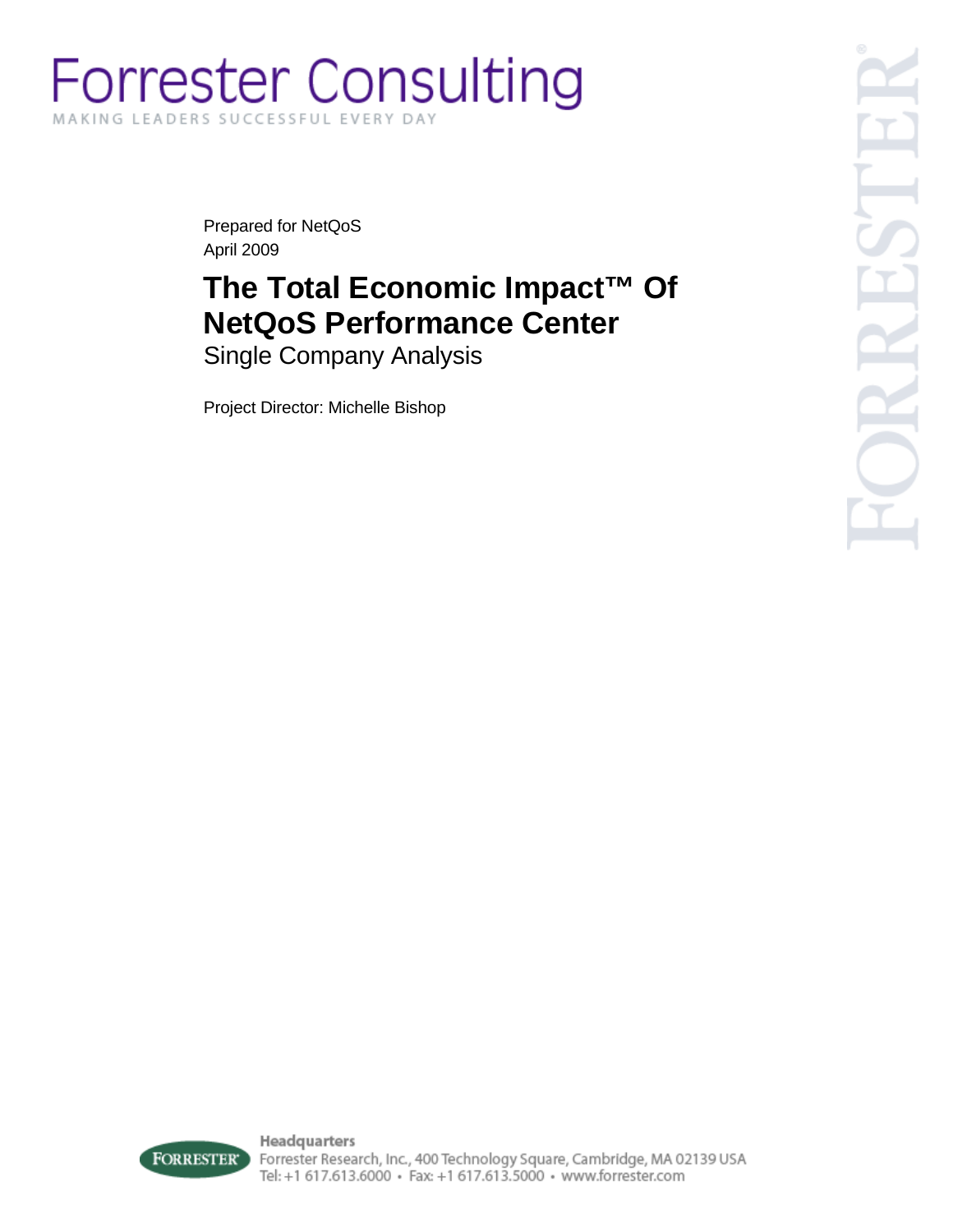# **TABLE OF CONTENTS**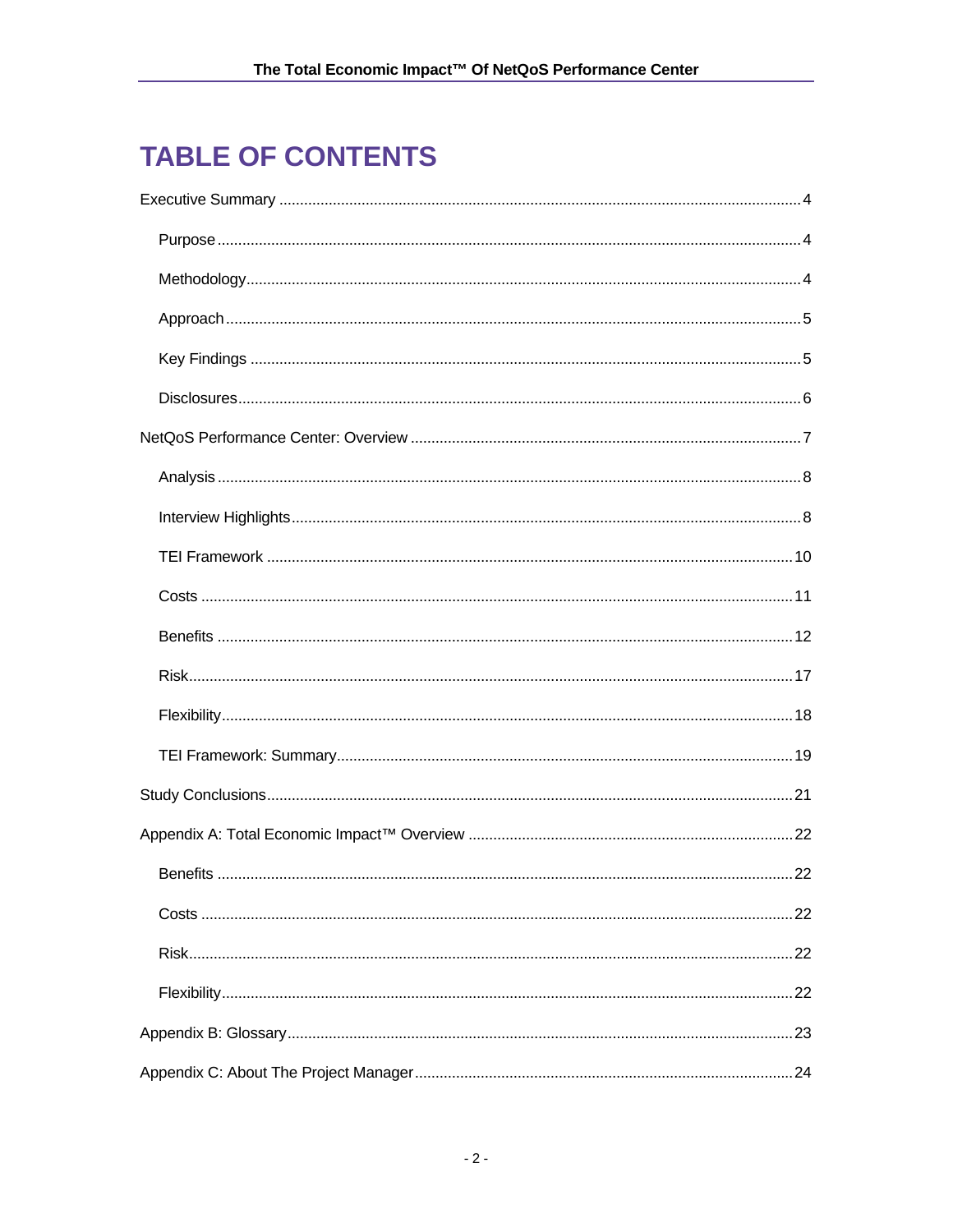© 2009, Forrester Research, Inc. All rights reserved. Unauthorized reproduction is strictly prohibited. Information is based on best available resources. Opinions reflect judgment at the time and are subject to change. Forrester®, Technographics®, Forrester Wave, RoleView, TechRadar, and Total Economic Impact are trademarks of Forrester Research, Inc. All other trademarks are the property of their respective companies. For additional information, go to www.forrester.com.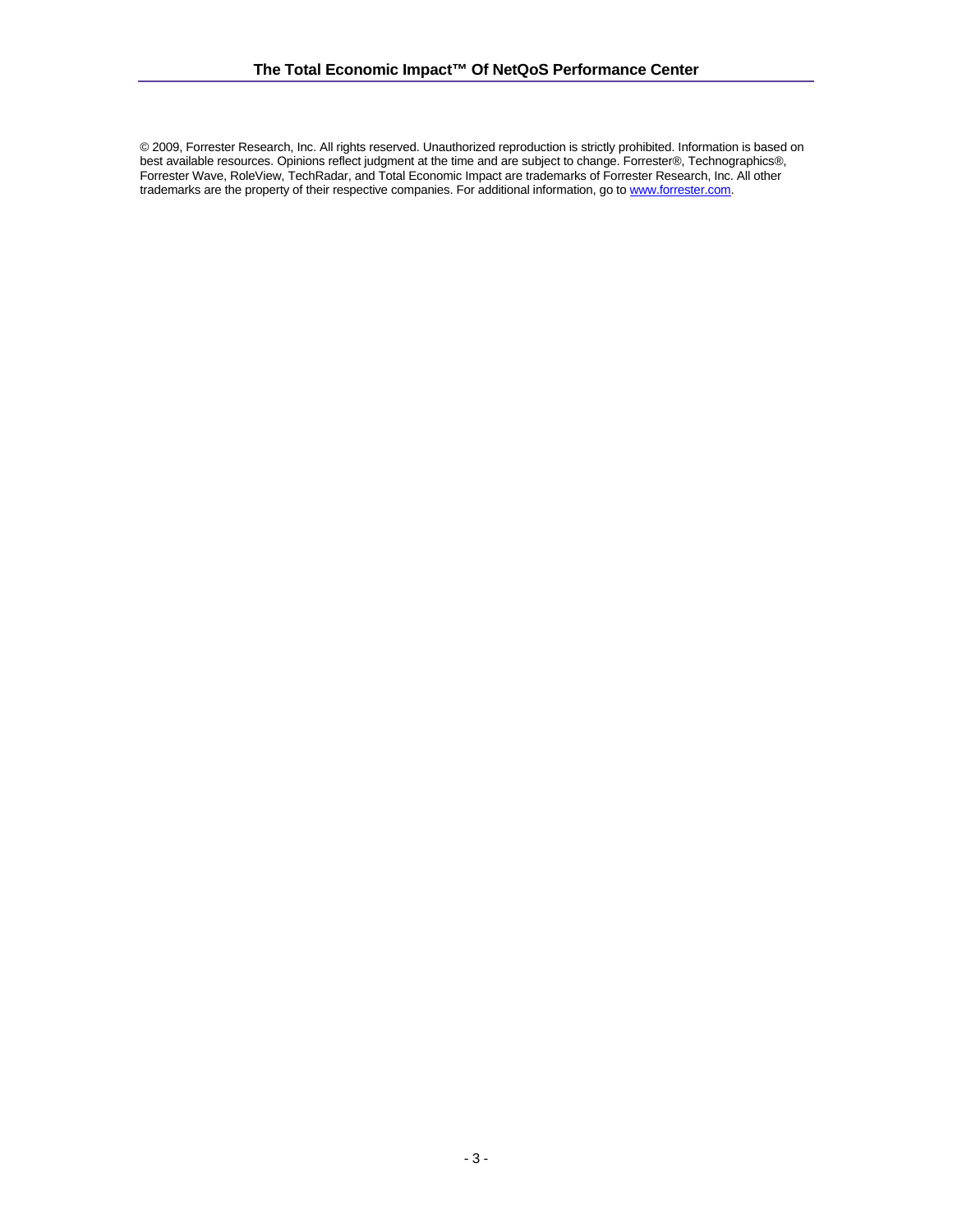# **Executive Summary**

In January 2009, NetQoS commissioned Forrester Consulting to examine the total economic impact and potential return on investment (ROI) enterprises may realize by deploying the NetQoS Performance Center. The NetQoS Performance Center is a suite of network monitoring and management products integrated through a Web-based console that provides a top-down view of performance metrics for application delivery. This study illustrates the financial impact of implementing the NetQoS Performance Center within a global engineering and electronics conglomerate. The conglomerate's North American team had a specific mission and interests in mind when it was introduced to the NetQoS Performance Center, which was initially implemented to accurately assess bandwidth use across its network in the Americas region. The organization needed to allocate WAN costs across various collocated business units as part of a real estate and data center consolidation initiative in the US, Canada, Mexico, and Latin America.

The organization's implementation team evaluated a dozen providers' solutions, narrowed it down to three contenders that installed their products on the production network during a three-month pilot period that included live product demonstrations, intense reviews of the features and capabilities of the tools, the prepackaged reports and deliverables, open architecture, resources, expertise and road map, and track record of the provider. A scorecard was used by the 11 members of the evaluation team to rank the products in 15 categories. Ultimately, the team unanimously chose to implement the NetQoS Performance Center. Because of the success of the project in the Americas, the organization has embarked on a global implementation of NetQoS Performance Center. However, note that the costs and benefits of this global expansion will not be included in this analysis.

In conducting an in-depth interview with this NetQoS Performance Center customer, Forrester found that the organization achieved productivity savings from improved efficiency during problem resolution, infrastructure savings by deferring an unnecessary bandwidth upgrade, and planned expense reduction by finding an alternative management solution to probe-based technology that was being pursued by a different part of the organization.

## **Purpose**

The purpose of this study is to provide readers with a framework to evaluate the potential financial impact of the NetQoS Performance Center on their organizations. Forrester's aim is to clearly show all calculations and assumptions used in the analysis. Readers should use this study to better understand and communicate a business case for investing in NetQoS and its Performance Center suite of products.

# **Methodology**

NetQoS selected Forrester for this project because of its industry expertise in IT infrastructure and operations and Forrester's Total Economic Impact™ (TEI) methodology. TEI not only measures costs and cost reduction (areas that are typically accounted for within IT) but also weighs the enabling value of a technology in increasing the effectiveness of overall business processes.

For this study, Forrester employed four fundamental elements of TEI in modeling Performance Center:

- 1. Costs and cost reduction.
- 2. Benefits to the entire organization.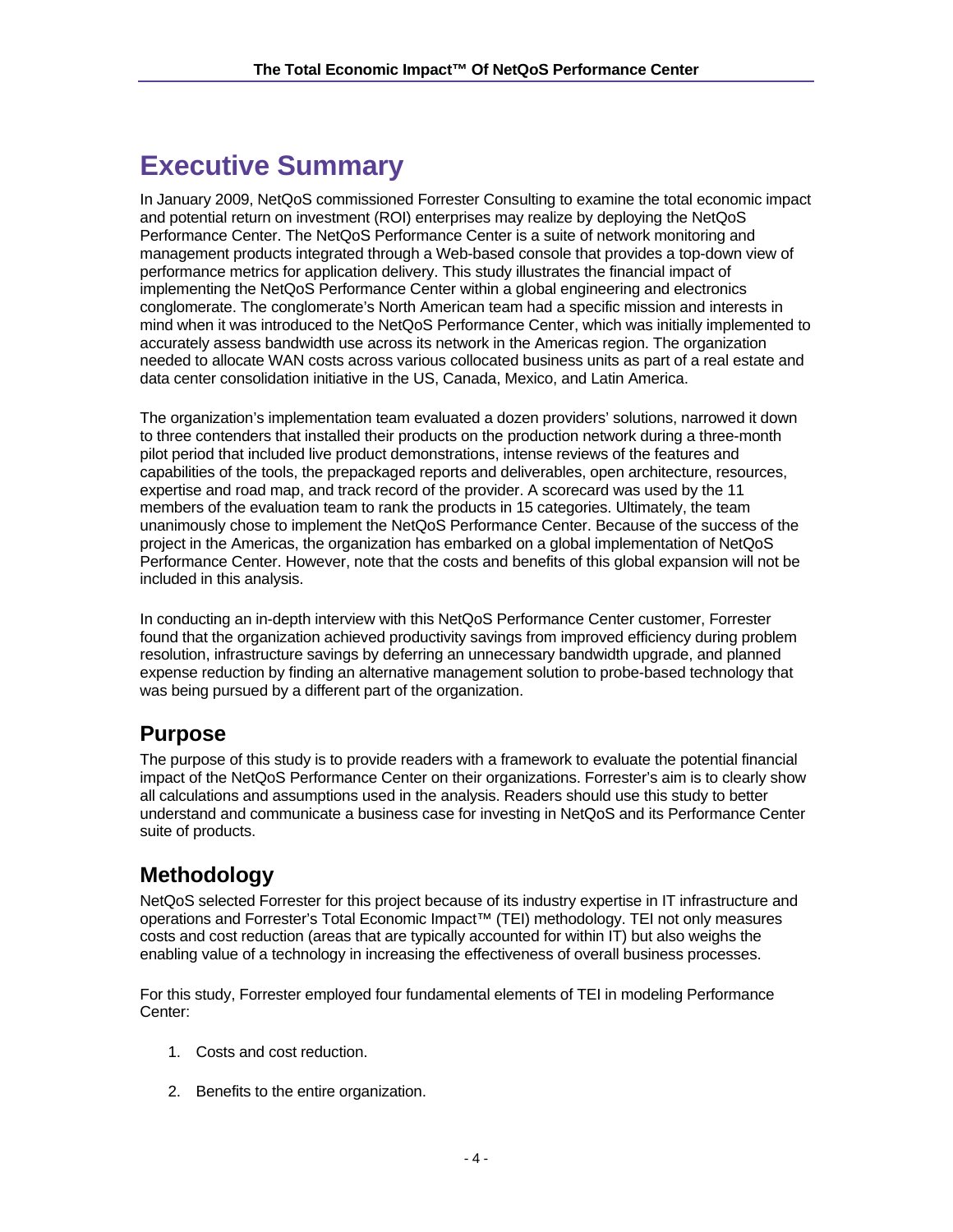- 3. Flexibility.
- 4. Risk.

Given the increasing sophistication that enterprises have regarding cost analyses related to IT investments, Forrester's TEI methodology serves an extremely useful purpose by providing a complete picture of the total economic impact of purchase decisions. Please see Appendix A for additional information on the TEI methodology.

## **Approach**

Forrester used a four-step approach for this study:

- 1. Forrester gathered data from existing Forrester research relative to the NetQoS Performance Center and the IT infrastructure and operations market in general.
- 2. Forrester interviewed NetQoS marketing, product management, and sales personnel to fully understand the potential (or intended) value proposition of the NetQoS Performance Center product suite.
- 3. Forrester conducted a series of in-depth interviews with an organization currently using the NetQoS Performance Center solutions.
- 4. Forrester constructed a financial model representative of the interviews. This model can be found in the TEI Framework section below.

# **Key Findings**

Forrester's study yielded the following key findings:

- **ROI.** Based on the interviews with the organization, Forrester constructed a TEI framework for the organization, and the associated ROI analysis illustrating the financial impact areas. As seen in Table 1, the ROI for our composite company is 266%, with a breakeven point (payback period) of 2.9 months after deployment.
- **Benefits.** The main quantified benefits for the organization were: 1) productivity savings due to improved access to accurate network data, resulting in increased efficiency in network monitoring and problem resolution; 2) the avoidance of bandwidth upgrade costs due to improved network management using the NetQoS Performance Center; and 3) cost avoidance of implementing an alternative probe-based management solution.
- **Costs.** The costs of the NetQoS Performance Center include: 1) product licenses and corresponding maintenance fees; 2) implementation and training costs; and 3) annual administrative human resource costs.

Table 1 illustrates the risk-adjusted cash flow for the organization, based on data and characteristics obtained during the interview process. Forrester risk-adjusts these values to take into account the potential uncertainty that exists in estimating the costs and benefits of a technology investment. The risk-adjusted value is meant to provide a conservative estimation, incorporating any potential risk factors that may later affect the original cost and benefit estimates. For a more indepth explanation of risk and risk adjustments used in this study, please see the "Risk" section.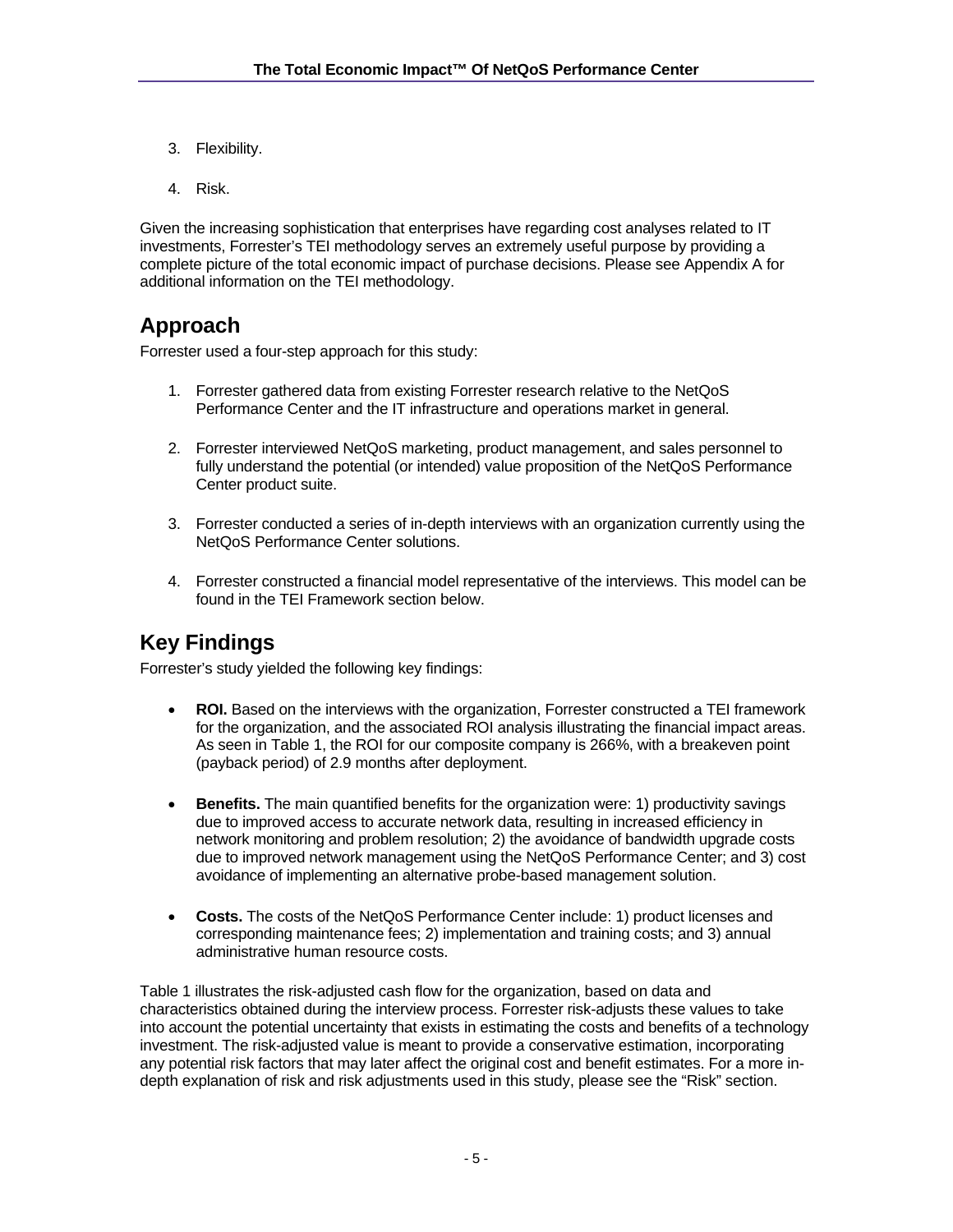| Ref.           | <b>Project cash</b><br>flow | Initial<br>cost | Year 1    | Year 2    | Year 3    | Total       | <b>PV/NPV</b> |
|----------------|-----------------------------|-----------------|-----------|-----------|-----------|-------------|---------------|
| J <sub>1</sub> | Total costs                 | \$174,096       | \$42,506  | \$103,526 | \$32,741  | \$352,870   | \$322,896     |
| K <sub>1</sub> | Total benefits              | \$0             | \$763,308 | \$310,020 | \$310,020 | \$1,383,348 | \$1,183,054   |
| L1             | Net savings                 | (\$174,096)     | \$720,802 | \$206.494 | \$277,279 | \$1,030,478 | \$860,158     |
| M1             | <b>ROI</b>                  |                 |           |           |           |             | 266%          |
| P <sub>3</sub> | Payback<br>period           |                 |           |           |           |             | 2.9 months    |

#### **Table 1: ROI, Risk-Adjusted**

Source: Forrester Research, Inc.

Note that calculation totals throughout the study may not align because of rounding. Specifically, calculations use the value of 60.09615385 for the hourly rate per worker but this factor is listed as its rounded value of \$60.10 in the document.

Key factors that ultimately determined the final ROI included the number of network engineer hours saved through improved efficiency in network monitoring and incident resolution, and the number of devices/assets that require monitoring.

Please note that this ROI only reflects what the organization Forrester interviewed realized through the use of NetQoS Performance Center. ROI may vary by organization.

## **Disclosures**

The reader should be aware of the following:

- The study is commissioned by NetQoS and delivered by the Forrester Consulting group.
- NetQoS reviewed and provided feedback to Forrester, but Forrester maintains editorial control over the study and its findings and does not accept changes to the study that contradict Forrester's findings or obscure the meaning of the study.
- The customer contacts for the interviews were provided by NetQoS.
- Forrester makes no assumptions as to the potential return on investment that other organizations will receive. Forrester strongly advises that readers use their own estimates within the framework provided in the report to determine the appropriateness of an investment in the NetQoS Performance Center.
- This study is not meant to be used as a competitive product analysis.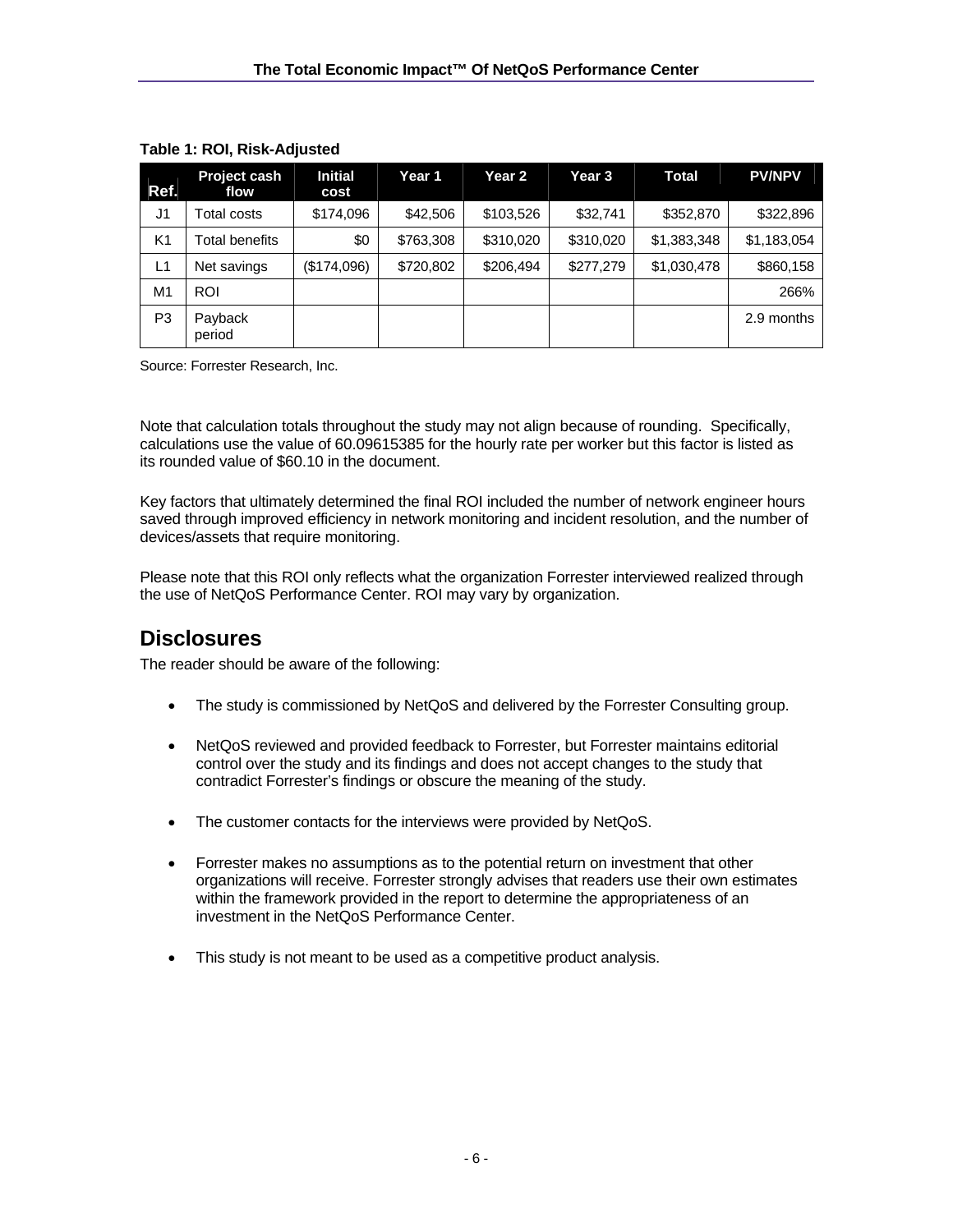# **NetQoS Performance Center: Overview**

According to NetQoS, the NetQoS Performance Center unlocks the intelligence needed to quantify network and application performance across an entire organization with end-to-end application response time monitoring, long-term packet capture and analysis, network traffic analysis, device performance management, and unified communications quality of experience monitoring.

Via a single Web-based management console, the NetQoS Performance Center integrates and analyzes data from multiple sources in customized views to help organizations optimize application delivery, solve problems faster, mitigate the risks from change, and make the most efficient use of resources.

From an intuitive, Web-based network monitoring and management console, organizations can access a top-down view of all applications — data, video, and voice—for an organization's entire network infrastructure. Detailed information is provided by the NetQoS product modules:

- NetQoS SuperAgent for end-to-end application response-time performance monitoring.
- NetQoS GigaStor for long-term packet capture and analysis.
- NetQoS ReporterAnalyzer for network traffic analysis.
- NetQoS NetVoyant for device performance management.
- NetQoS Unified Communications Monitor for VoIP and video quality of experience.
- NetQoS Trade Monitor for financial trading application latency monitoring

With role-specific views for different groups in an IT organization, such as network engineering, operations, managers and executives, and IP telephony management, the NetQoS Performance Center enables staff at all levels to:

- Measure end-user-to-end-application response times.
- Provide consistent application service delivery.
- Understand how infrastructure changes affect network and application performance.
- Isolate performance problems to the application, server, or network.
- Identify the applications and users consuming bandwidth, and when.
- Avoid unnecessary WAN costs.
- Manage the convergence of voice, video, and data.
- Correlate network performance to VoIP and unified communications quality of experience.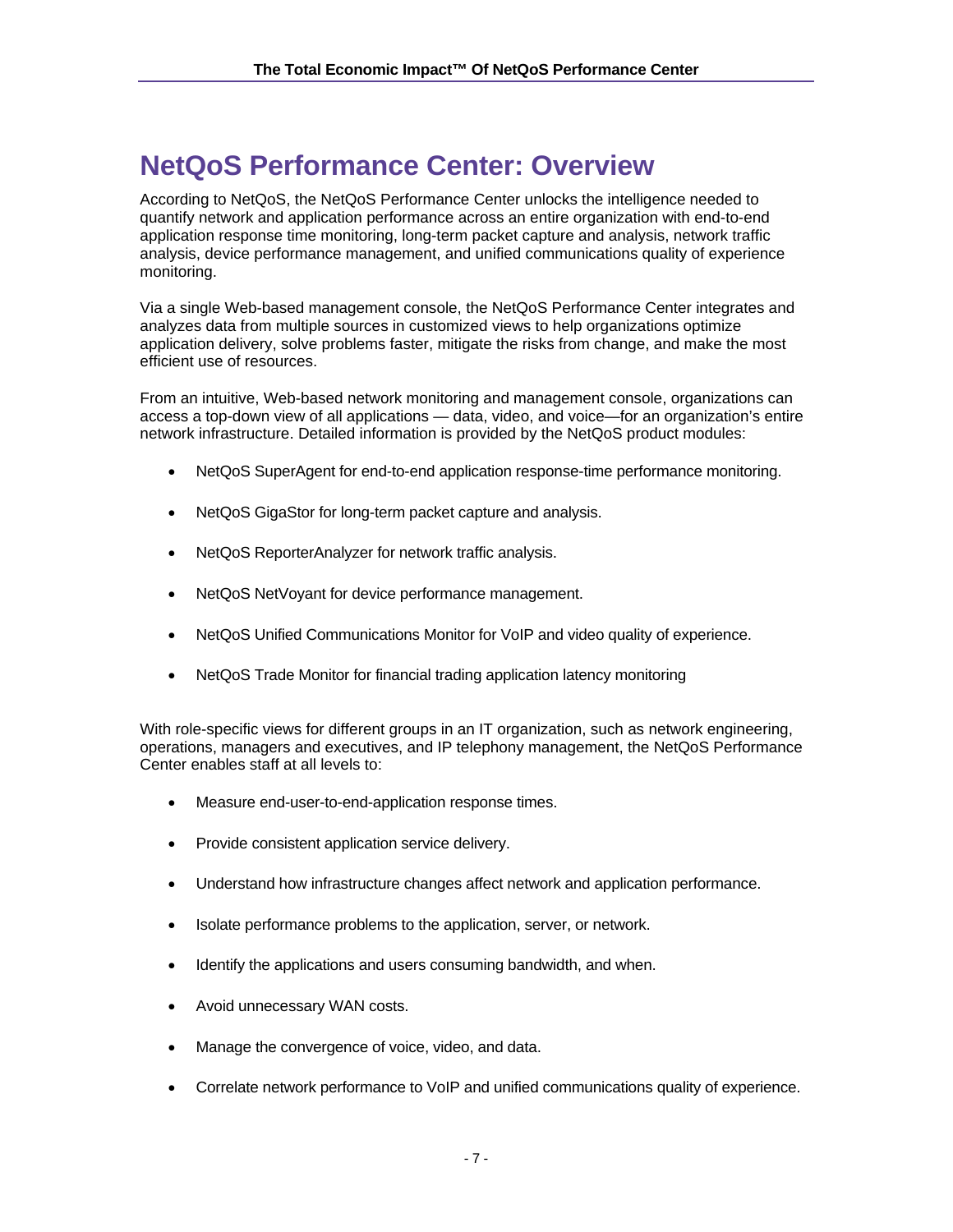• Identify virus or denial of service attacks and unauthorized application usage.

The NetQoS Performance Center also provides an integration platform that works with other third-party applications. Organizations can export any NetQoS Performance Center network monitoring view to any third-party Web-based application with just a few mouse clicks. In addition, the NetQoS Performance Center has a published platform to display data from any third-party application.

## **Analysis**

As stated in the Executive Summary, Forrester took a multistep approach to evaluate the impact that implementing the NetQoS Performance Center can have on an organization:

- Interviews with NetQoS marketing, product management, and sales personnel.
- Review and analysis with a Forrester analyst whose focus includes IT operations and infrastructure and other relevant technology.
- In-depth interviews with an organization currently using the NetQoS Performance Center.
- Construction of a financial framework for the implementation of the NetQoS Performance Center.

## **Interview Highlights**

The in-depth interviews with the organization uncovered that:

- In 2004, the organization embarked on a coordinated real estate and data center consolidation project for its business units in North America and Latin America. With this consolidation initiative, the business units would be sharing IT services.
- The organization at that time did not have the technical ability for cost allocation of shared IT services. There was no existing standardized tool to accurately assess bandwidth utilization. Across the business units, there were different levels of expertise, and different "basic tools" were used. While a business unit could see the overall utilization over a specific circuit, the organization had "no idea of what was traveling on the circuit, what protocols were being used, who was using it, nor to what extent."
- To effectively implement a utility-based model for cost allocation on a per-business-unit basis in a multitenant, shared environment, the organization needed visibility into how the multiple services at its centralized data centers and key shared sites were consuming bandwidth, and how to associate bandwidth on one circuit among the various services or customers that were utilizing it.
- The organization assembled a team to identify and prioritize its requirements around network monitoring and management. This team evaluated 12 different tools and narrowed them down to a shortlist of three. Each of these three tools was put through a live product demo on the production network, and the results were evaluated. At the end of this process, the organization chose to implement the NetQoS Performance Center in 2005.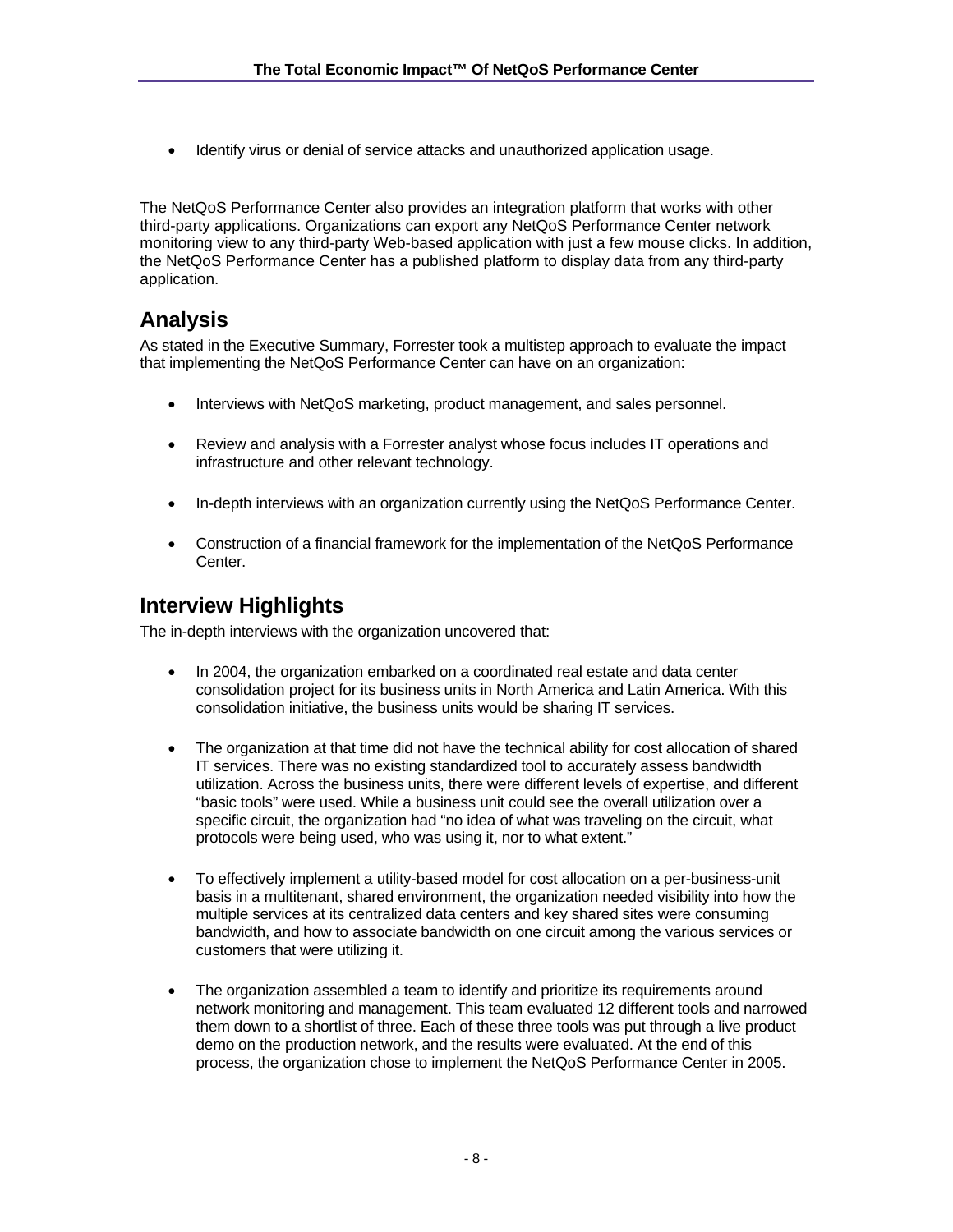- While the original intent was to find a solution to support the collocation project, the features of the NetQoS Performance Center led the organization to start using the solution as their daily network monitoring tool for the wide area network. In addition to the network engineers, the organization's professional services team has also started using the tool to monitor internet gateways and key LAN networks.
- The organization's senior manager for networks cited "instant access to clear, accurate, and needed data" as being one of the most valuable features provided by the NetQoS Performance Center. The organization compared the results with other systems and was more than satisfied with the granularity of the information and the transparency of the network traffic that the NetQoS Performance Center presented. The quality of its utilization reports was also cited as a valuable feature.
- It was also noted during the interviews that the ability to establish custom virtual interfaces (CVI) as a "very quick and simple way" to isolate traffic associated with specific subnets, services, or entities was also "key to the selection" of the NetQoS Performance Center product suite. With this solution, the organization was able to provide full visibility into the current and historic network usage characteristics of the target organization by using their uniquely assigned IP ranges. The NetQoS Performance Center provided valuable information related to volume, conversations, and protocols used during a defined time period of interest, which helps to quantify the impact assessment and recommended actions. In the cases where a particular entity is dedicated to one business unit, the organization does not have to do any additional configuration with the CVI to extract the needed data.
- In interviews with a senior network manager of the organization, he noted that "the out of the box reporting is more than suitable for us [the organization] to understand how that site is using its bandwidth and hosted resources." In the instance of congestion problems, historical data contrasted with current data in the reports allows the organization to identify the source of the problem very quickly.
- The organization purchased the NetQoS ReporterAnalyzer and NetQoS SuperAgent, modules of NetQoS Performance Center for its initial implementation. The organization also recently purchased the NetQoS NetVoyant and Anomaly Detector modules for device performance management and proactive alerting when troublesome situation or behavior is recognized. Given the recent timing of the purchase, the cost and benefit factors for the NetQoS NetVoyant and Anomaly Detector modules will not be included in this analysis.
- With the success of the NetQoS Performance Center in North America and Latin America, the organization decided to roll out a global implementation that covers the WAN network in every country where it has a presence, apart from a few European countries that are currently committed to a contract with a different WAN service provider.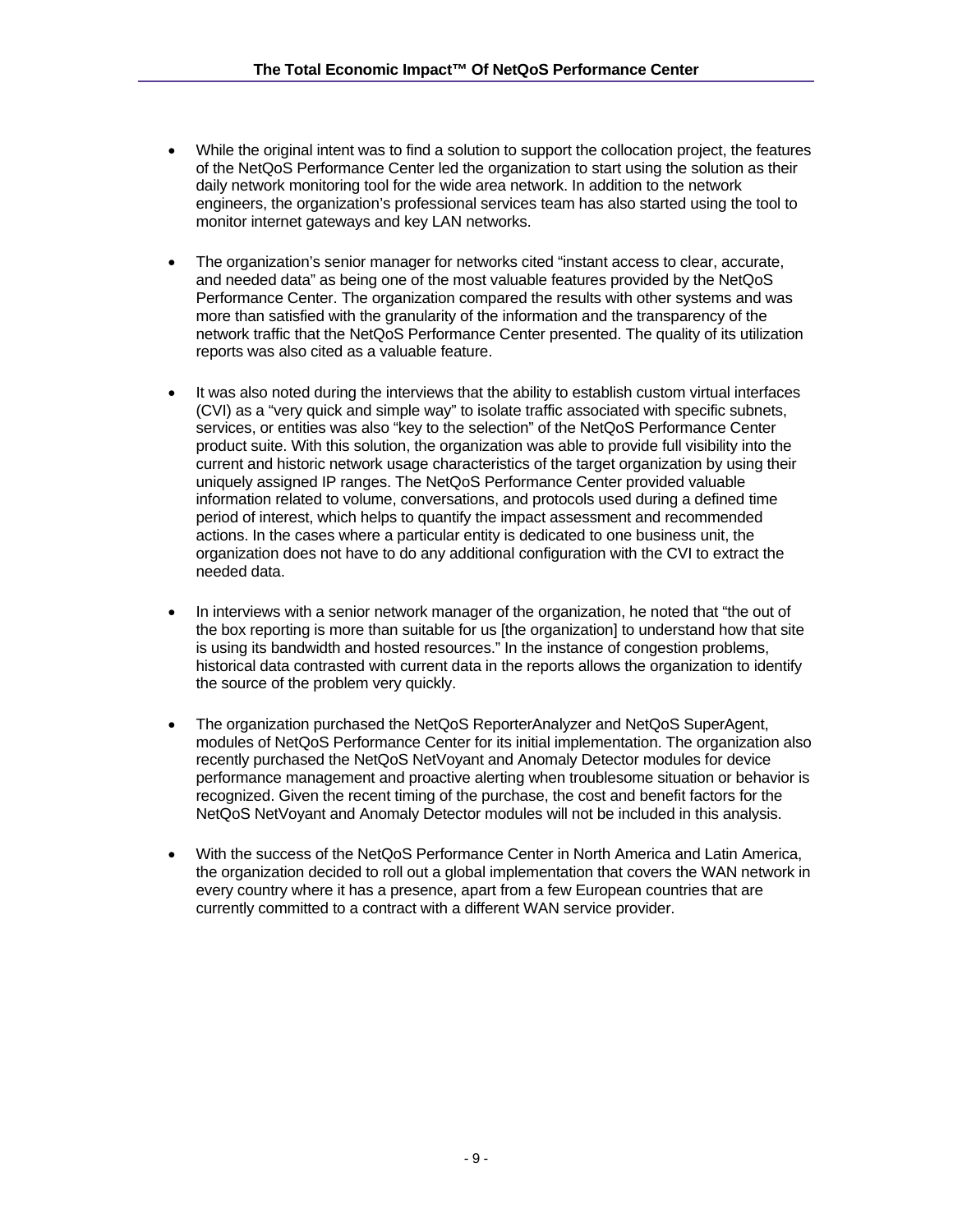# **TEI Framework**

#### *Introduction*

From the information provided in the in-depth interviews, Forrester has constructed a TEI framework for those organizations considering implementation of the NetQoS Performance Center. The objective of the framework is to identify the cost, benefit, flexibility, and risk factors that impact the investment decision.

### *Framework Assumptions*

Table 2 lists the discount rate used in the present value (PV) and net present value (NPV) calculations and time horizon used for the financial modeling.

#### **Table 2: General Assumptions**

| Ref. | <b>General assumptions</b> | Value       |
|------|----------------------------|-------------|
|      | Discount rate              | 10%         |
|      | Length of analysis         | Three years |

Source: Forrester Research, Inc.

Organizations typically use discount rates between 8% and 16% based on their current environment. Readers are urged to consult with their finance team to determine the most appropriate discount rate to use within their own organizations.

In addition to the financial assumptions used to construct the cash flow analysis, Table 3 provides the fully loaded compensation assumptions used within this analysis.

#### **Table 3: Salary Assumptions**

| Ref.           | <b>Metric</b>             | <b>Calculation</b> | <b>Value</b> |
|----------------|---------------------------|--------------------|--------------|
| A <sub>1</sub> | Hours per week            |                    | 40           |
| A2             | Weeks per year            |                    | 52           |
| A <sub>3</sub> | Hours per year (M-F, 9-5) |                    | 2,080        |
| A <sub>4</sub> | Hours per year (24x7)     |                    | 8,736        |
| A <sub>5</sub> | Network engineer          |                    | \$125,000    |
| A <sub>6</sub> | Hourly                    | (A5/A3)            | \$60.10      |

Source: Forrester Research, Inc.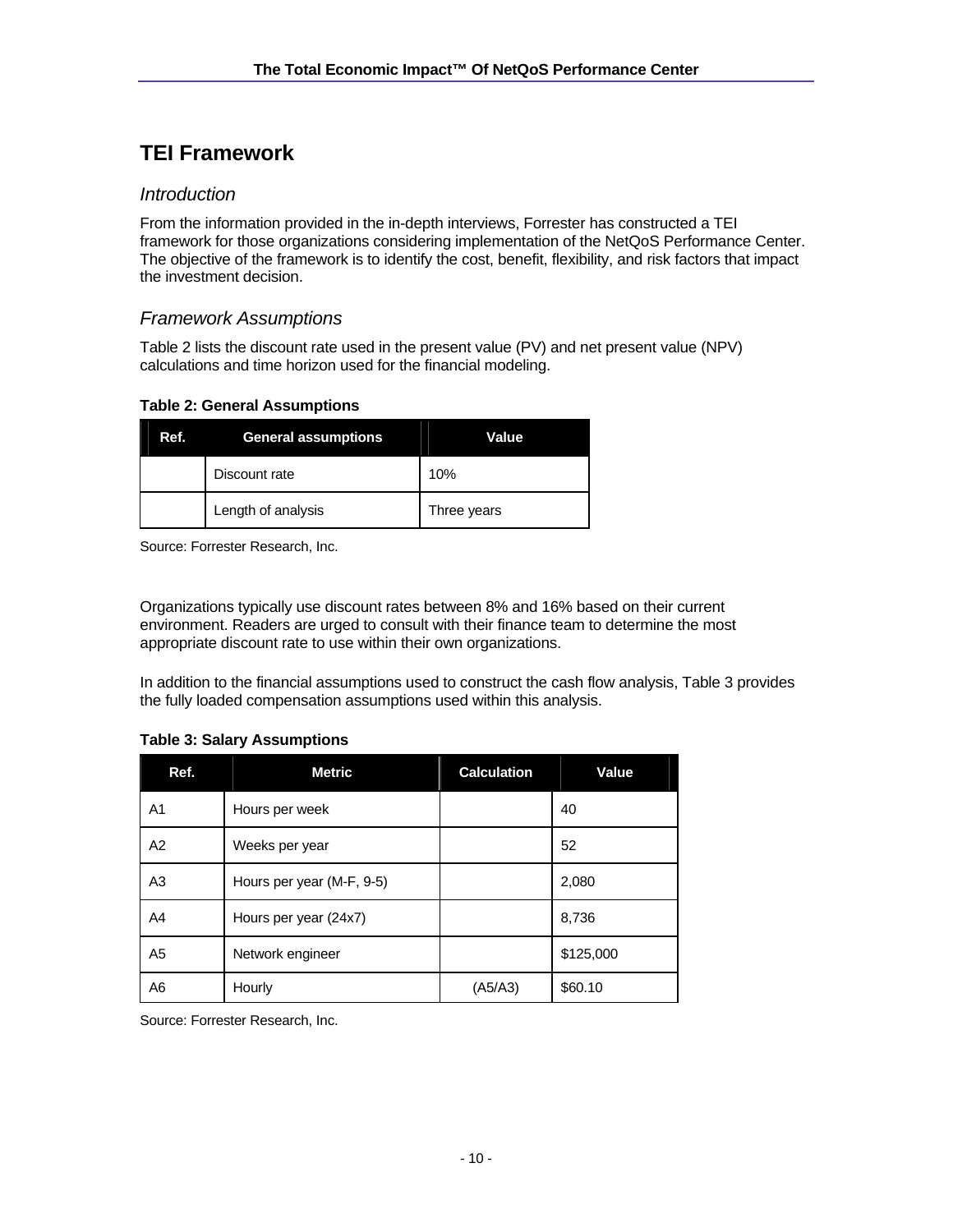## **Costs**

The key cost categories associated with implementing the NetQoS Performance Center are: 1) licenses for NetQoS Performance Center components; 2) associated maintenance fees; 3) preplanning and implementation costs; 4) training costs; and 5) ongoing management and administration costs.

The financial analysis is made over a three-year period. The following are the cost inputs to the financial model.

## *NetQoS Performance Center License Fees*

In North and Latin America, the organization is using the NetQoS Performance Center to monitor more than 350 routers spread out across 300 sites and 20 data centers. The organization initially purchased licenses for ReporterAnalyzer and SuperAgent over a three-year period. After the initial implementation, the organization added additional SuperAgent and Reporter Analyzer license packages each year. This model assumes a discount of 10%, resulting in a total cost of **\$216,000** in license fees.

| Ref.           | <b>Metric</b>                         | Calculation       | <b>Initial</b> | Year 1 | Year 2     | Year 3     |
|----------------|---------------------------------------|-------------------|----------------|--------|------------|------------|
| A <sub>1</sub> | NetQoS ReporterAnalyzer               |                   | 87,500         |        | 15,000     | 15,000     |
| A2             | NetQoS SuperAgent                     |                   | 57,500         |        | 65,000     | $\Omega$   |
| A <sub>3</sub> | <b>Discount</b>                       |                   | 10%            |        | 10%        | 10%        |
| At             | NetQoS Performance<br>Center licenses | $(A1+A2)^*(1-A3)$ | 130,500        |        | 72,000     | 13,500     |
| Ato            | Total (original)                      |                   | (\$130,500)    | \$0    | (\$72,000) | (\$13,500) |

#### **Table 4: NetQoS Performance Center Licenses**

Source: Forrester Research, Inc.

## *NetQoS Performance Center Maintenance Fees*

Maintenance fees for the NetQoS Performance Center solution are estimated at 18% of the license cost. This includes a NetQoS single-tier support team comprising staff with engineering or computer science degrees, a guarantee that your initial support call goes to locally based staff, free attendance to annual customer Symposia in the US and Europe, customer Webinars and local workshops, hardware warranty, and an assigned "single point of contact" customer care account manager. Maintenance fees are also projected to increase by 5% annually. Total maintenance fees for the organization over the three-year analysis are **\$44,055.** 

## *Implementation Costs*

One of the important features of the NetQoS Performance Center solution that drove its selection was its short implementation time. The organization estimates that it took two internal staff two days to roll out the NetQoS Performance Center. They activated the core system consisting of Reporter Analyzer and SuperAgent consoles as well as collection devices. At a fully loaded compensation of \$125,000 annually, internal labor that the organization spent for the solution is estimated at \$1,923. The organization also used NetQoS professional services to roll out the solution at a fee of \$11,900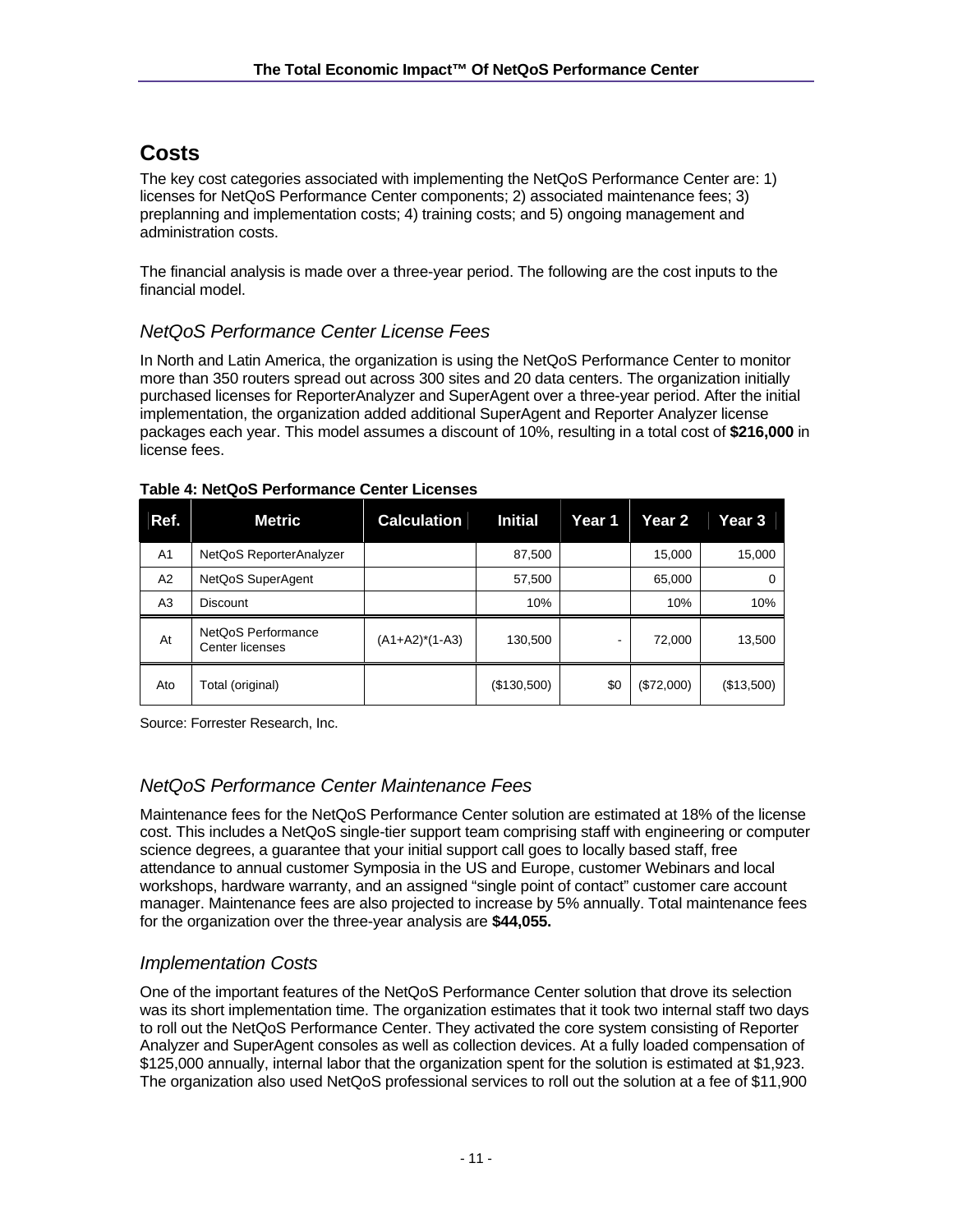for the two components (ReporterAnalyzer and SuperAgent). Total implementation costs for the solution are estimated at **\$13,823**.

### *Training Costs*

The organization estimated training fees of \$3,000 for the NetQoS Performance Center implementation. Twenty engineers spent 1.5 days in user training while four engineers spent five days in administrator training. At a fully loaded compensation of \$125,000 annually, the cost to the organization of sending these personnel to training is estimated at \$24,038. The organization estimates that for this project, the total cost of training, including NetQoS training fees and engineer time, is **\$27,038**.

### *Administrative Costs*

The organization estimates the ongoing management and administrative costs of the NetQoS Performance Center at 5 hours a week (or 260 hours a year) for one person. This includes the cost of creating user accounts, assistance to users in report creation and review, and other small customization requirements. At a fully burdened compensation of \$125,000 annually, ongoing internal management and administration will cost the organization **\$15,625** annually.

#### *Total Costs*

Table 5 summarizes all the costs associated with the organization's implementation of the NetQoS Performance Center.

| <b>Costs</b>                          | <b>Initial</b> | Year 1   | Year 2    | Year 3   | Total     |
|---------------------------------------|----------------|----------|-----------|----------|-----------|
| NetQoS Performance Center<br>licenses | 130,500        |          | 72,000    | 13,500   | 216,000   |
| Maintenance fees                      |                | 26,100   | 15,120    | 2,835    | 44,055    |
| Implementation costs                  | 13,823         |          |           |          | 13,823    |
| Training costs                        | 27,038         |          |           |          | 27,038    |
| Administrative costs                  |                | 15,625   | 15,625    | 15,625   | 46,875    |
| Total                                 | \$171,362      | \$41,725 | \$102,745 | \$31,960 | \$347,792 |

#### **Table 5: Total Non-Risk-Adjusted Costs**

Source: Forrester Research, Inc.

## **Benefits**

According to the organization, the main benefits of using the NetQoS Performance Center have been improved visibility into the network, leading to productivity savings and infrastructure savings achieved at a lower cost when compared to the alternative of implementing a probe or agent-based network monitoring solution. A summary of the total economic benefit is listed below, followed by details of how the economic benefit was calculated.

• **Productivity savings.** The transparency and accurate information enabled by ReporterAnalyzer and SuperAgent have led to shorter problem resolution time for network incidents and issues. "These tools give you a good foundation for being able to get to the problems much quicker," the organization's senior manager for network product observed. This leads to productivity savings for personnel involved in troubleshooting incidents and general network monitoring and problem resolution. This is estimated at \$137,380 annually.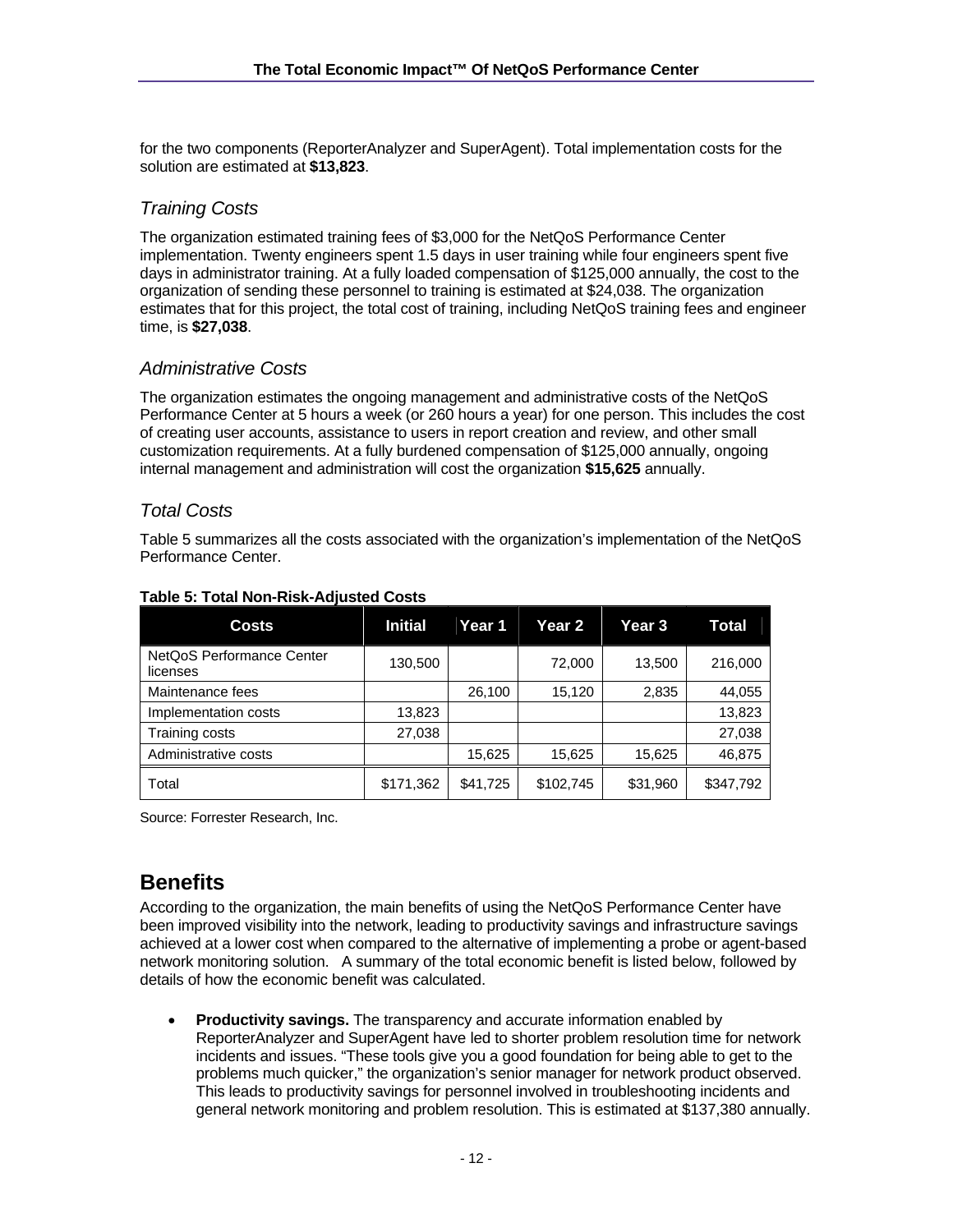- **Infrastructure savings.** The transparency that the NetQoS Performance Center has brought to understanding the utilization of the different classes of service on the organization's wide-area network (WAN) has saved the organization the cost of some bandwidth upgrades. "Without the insight provided by the NetQoS Performance Center, you're going to have to err on the side of caution, and buy a larger circuit than what you really need," said the organization's senior manager for network product. The organization estimated that it has avoided spending \$100,000 annually on bandwidth upgrades as a result of using the NetQoS Performance Center.
- **Cost avoidance savings.** In the organization's initial evaluation of a dozen tools, the NetQoS Performance Center was the only solution that didn't require probes to be deployed to each monitored device. Instead, the solution derives its data from passive monitoring technology and NetFlow information available on Cisco routers. By choosing the NetQoS Performance Center, the organization has saved the cost of implementing a probebased monitoring solution, which includes associated fees to install and maintain the probes, as well as engineer time to manage the rollout. The cost savings to an organization for this category is estimated at \$467,308.

## *Productivity Savings — Incidents*

The organization estimates that thanks to using the NetQoS Performance Center, it has saved 42 hours of resolution time per critical incident. The organization assumes that at a rate of one critical incident every four months over the entire network, it has saved 126 hours a year. NetQoS Performance Center has also shortened problem resolution for minor incidents, such as performance issues due to misconfigurations, or large downloads. The organization estimates savings for troubleshooting minor incidents at 2 hours a month. Conservatively estimating that this affects only half of the 30 business units where the NetQoS Performance Center is deployed, the organization estimates savings at 360 hours a month. Total productivity savings for incident resolution are \$87,620 over a three-year analysis.

| Ref.           | <b>Metric</b>                                            | <b>Calculation</b> Per Period |          | Year 2   | Year 3   | Total    |
|----------------|----------------------------------------------------------|-------------------------------|----------|----------|----------|----------|
| A <sub>1</sub> | Number of hours saved for<br>critical incidents per year | $42*3$                        | 126      |          |          |          |
| A2             | Number of hours saved for<br>regular incidents per year  | $2*15*12$ mo.                 | 360      |          |          |          |
| A <sub>3</sub> | Hourly rate per person<br>(rounded)                      |                               | \$60.10  |          |          |          |
| At             | Productivity savings -<br>incidents                      | $(A1 + A2)^* A3$              | 29,207   |          |          |          |
| Ato            | Total (original)                                         |                               | \$29,207 | \$29,207 | \$29,207 | \$87,620 |

#### **Table 6: Productivity Savings — Incidents**

Source: Forrester Research, Inc.

## *Productivity Savings — Daily Monitoring And Issue Resolution*

Because of the visibility and transparency provided by the NetQoS Performance Center, network engineers "now have better control over what's happening on the network" and "have access to information much quicker." This gives the engineers more efficiency in answering questions, problem resolution, and decision-making, and leads to more efficiency in such instances as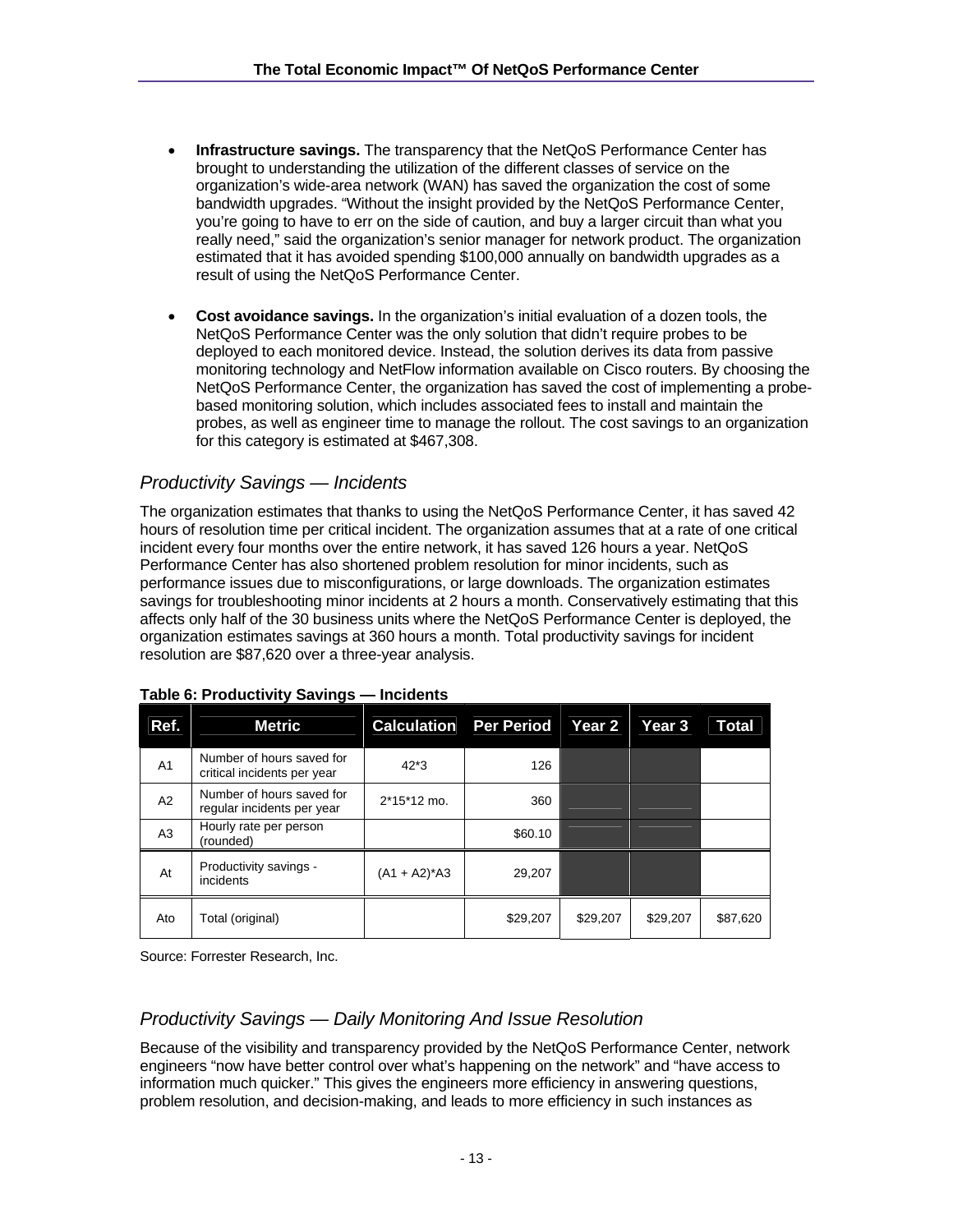application deployment and consolidation projects. The organization estimates that this has saved the 30 engineers who use NetQoS Performance Center 10 hours a month in daily network monitoring and problem resolution.

The model conservatively estimates that only 50% of this time is captured as productive work. At a fully burdened compensation of \$125,000 annually (or \$60.10 per hour), this translates to savings of \$324,519 over three years.

| Ref.           | <b>Metric</b>                                                      | <b>Calculation</b> | Per period | Year 2    | <b>Year 3</b> | Total     |
|----------------|--------------------------------------------------------------------|--------------------|------------|-----------|---------------|-----------|
| A <sub>1</sub> | Number of engineers                                                |                    | 30         |           |               |           |
| A2             | Hourly rate per worker                                             |                    | \$60.10    |           |               |           |
| A <sub>3</sub> | Number of hours (saved)                                            |                    | 120.0      |           |               |           |
| A4             | Percent captured                                                   |                    | 50%        |           |               |           |
| At             | Productivity savings - daily<br>monitoring and issue<br>resolution | A1*A2*A3*A4        | 108,173    |           |               |           |
| Ato            | Total (original)                                                   |                    | \$108,173  | \$108,173 | \$108,173     | \$324,519 |

**Table 7: Productivity Savings — Daily Monitoring And Issue Resolution** 

Source: Forrester Research, Inc.

### *Cost Avoidance — Bandwidth Upgrade*

By investing in the NetQoS Performance Center, the organization estimates that it has avoided the cost of upgrading network bandwidth from its service providers to provide the level of performance needed by their organization. With the solution, the organization "has a better understanding and a historical baseline of what is being used, how it's being used, and how we can contain our costs and not waste as much." These infrastructure savings are estimated at \$100,000 a year.

#### **Table 8: Cost Avoidance Of Bandwidth Upgrade**

| Ref.           | <b>Metric</b>                       | Per<br>period | Year 2    | <b>Year 3</b> | Total     |
|----------------|-------------------------------------|---------------|-----------|---------------|-----------|
| A <sub>1</sub> | Cost avoidance of bandwidth upgrade | 100,000       |           |               |           |
| Ato            | [otal (original)                    | \$100,000     | \$100,000 | \$100,000     | \$300,000 |

Source: Forrester Research, Inc.

## *Cost Avoidance Savings — Alternative Probe-Based Solution*

The organization ultimately chose not to go with a probe-based solution because the complexity of installation and maintenance of these devices would have caused too much additional burden on the network team. Issues included planning downtime around resource availability and following the change management process to arrange the change window at the site so as not to affect business operations, support and maintenance of the discrete components, depreciation of equipment, and associated risks. The organization estimates that the overall cost of installing a probe solution would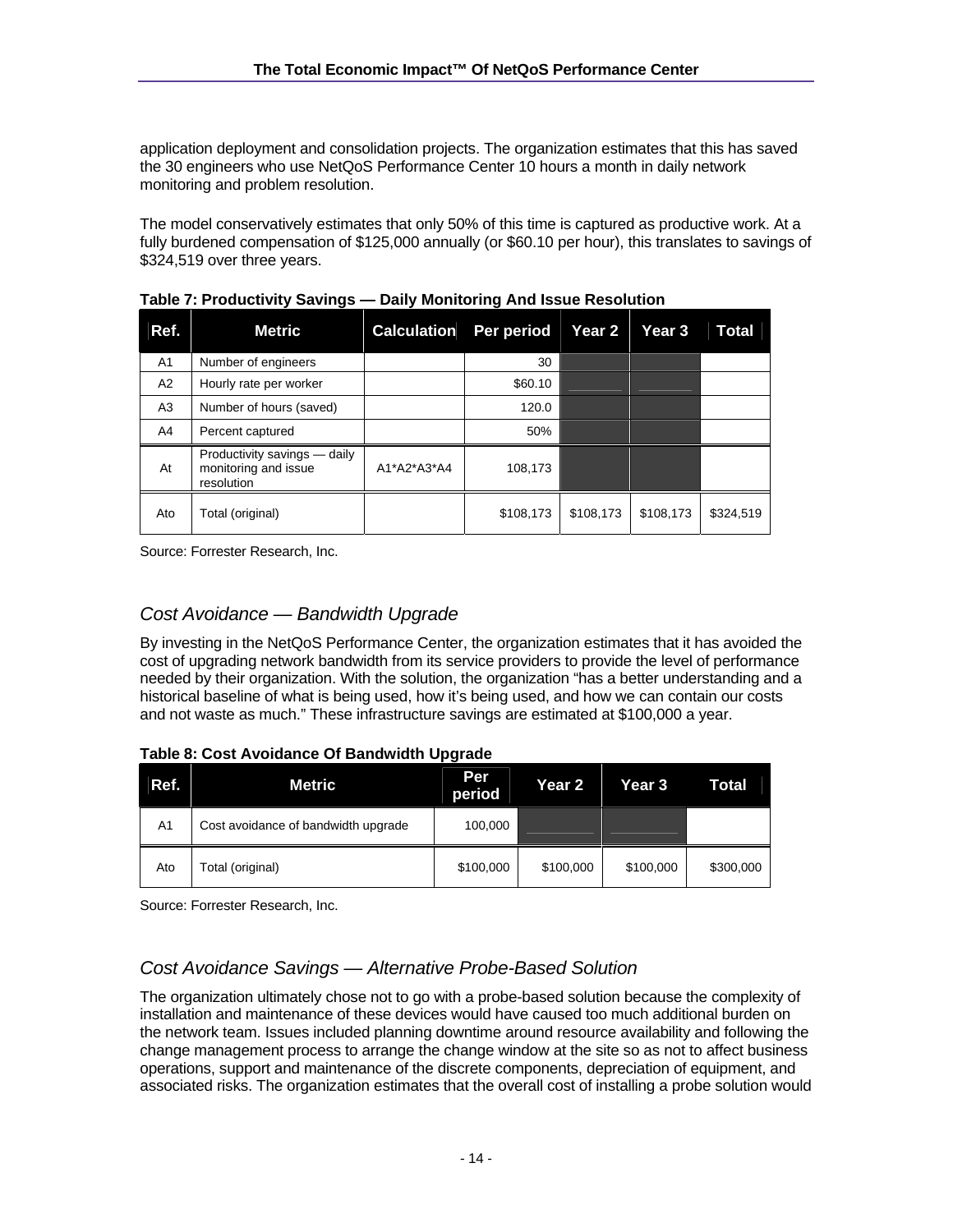be \$1,000 per site. At 225 sites, the organization has saved \$225,000 by implementing the NetQoS Performance Center instead.

| Ref.           | <b>Metric</b>                             | <b>Calculation</b> | Per<br>period | <b>Year 2</b> | Year 3 | Total     |
|----------------|-------------------------------------------|--------------------|---------------|---------------|--------|-----------|
| A <sub>1</sub> | Number of assets                          |                    | 225           |               |        |           |
| A2             | Cost per asset                            |                    | \$1,000       |               |        |           |
| At             | Direct cost avoidance -<br>probe solution | A1 * A2            | \$225,000     |               |        |           |
| Ato            | Total (original)                          |                    | \$225,000     | \$0           | \$0    | \$225,000 |

**Table 9: Cost Avoidance — Probe Solution** 

Source: Forrester Research, Inc.

The organization also estimates that implementing a probe-based solution would have been a major project requiring approximately two network engineers and one project manager around eight months to roll it out. This work includes tasks such as installation of the probes, cable, configuration and testing the probes at each site. A project of this scope would also require project initiation; planning; gathering as-built site survey information to arrange for the physical space; electrical and network patching needed of the unit; and coordinating the change window at each site to accommodate the network outage, allowing for some evening or weekend work as some sites do not permit this work to be performed during normal business hours. The organization noted that this would have put a tremendous burden on the project manager to accommodate these scheduling considerations and limitations, resulting in a long drawn-out implementation period. At an assumption of 4.2 weeks per month and fully burdened compensation of \$60.10 per hour, the organization saved an estimated \$242,308 in labor costs by implementing the NetQoS Performance Center instead of a probe-based solution.

| Ref.           | <b>Metric</b>                                       | <b>Calculation</b> | Per<br>period | Year 2 | Year <sub>3</sub> | Total     |
|----------------|-----------------------------------------------------|--------------------|---------------|--------|-------------------|-----------|
| A <sub>1</sub> | Number of workers (saved)                           |                    | 3             |        |                   |           |
| A2             | Yearly rate per worker                              |                    | \$60.10       |        |                   |           |
| A <sub>3</sub> | Number of hours                                     |                    | 1,344         |        |                   |           |
| At             | Direct cost avoidance - labor<br>for probe solution | $A1*A2*A3$         | 242,308       |        |                   |           |
| Ato            | Total (original)                                    |                    | \$242,308     | \$0    | \$0               | \$242,308 |

**Table 10: Cost Avoidance — Labor For Probe Solution** 

Source: Forrester Research, Inc.

#### *Business Impact From Network Incidents*

Earlier, the organization estimated that it has saved 360 hours annually in problem resolution time for minor network incidents and 126 hours a year in critical incident downtime. The generally accepted method of valuing the risk of losses from external and internal incidents is to consider an amount of a potential loss, assume a frequency of loss, and estimate a probability for incurring the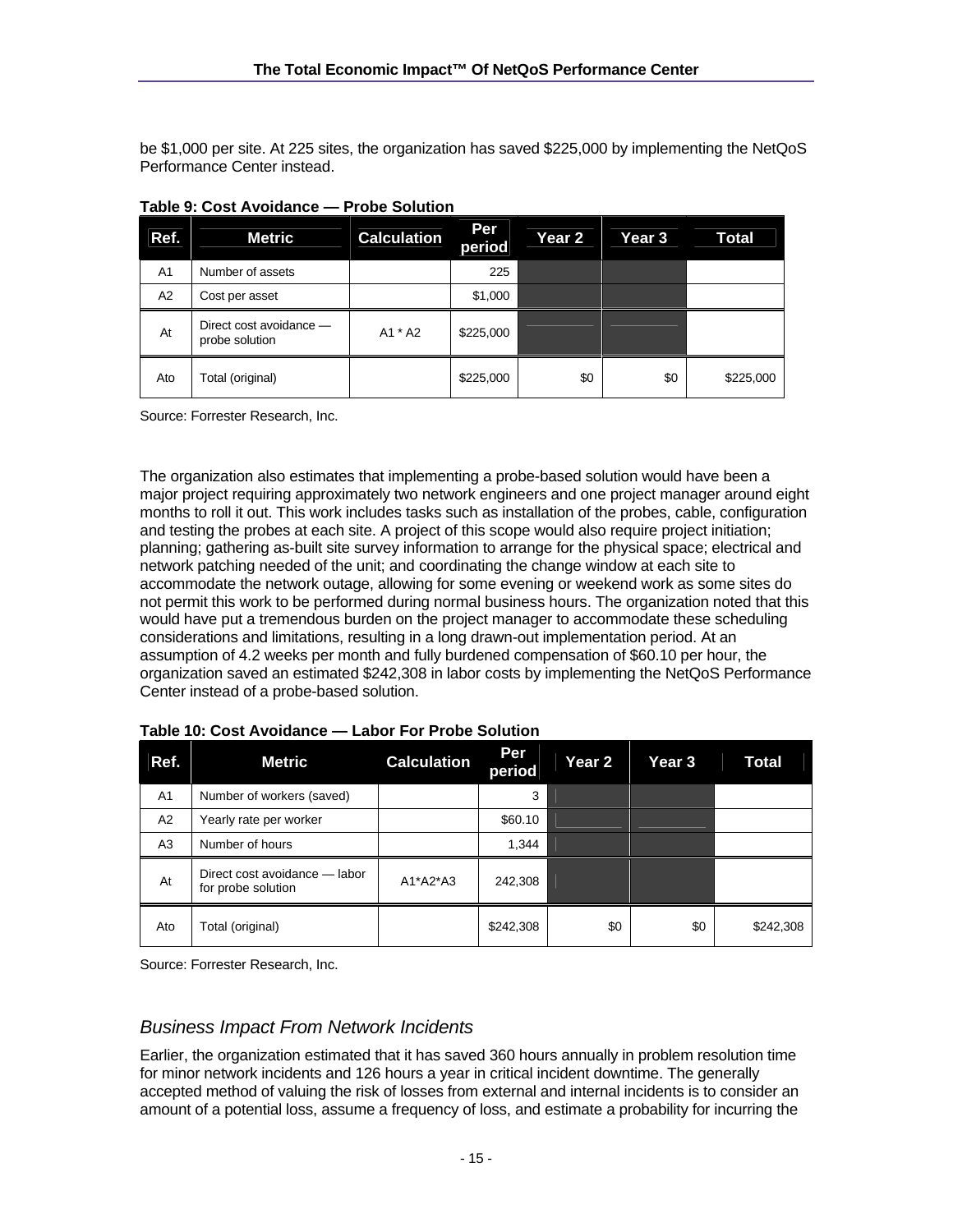loss. The organization estimated that dollar loss per hour of unplanned downtime due to a network incident would be \$10,000 at standard sites and more than \$100,000 at major sites, with even higher losses realized at factories that rely on SAP to process orders, ensure on-time processing/delivery to customers, incurrence of overruns, overtime, shutdown of some production lines, idle workers, and manual efforts to counter the effects of the outage. Forrester conservatively applies the \$10,000 loss per hour of unplanned downtime figure to the frequency of minor incidents. Further assuming the probability of a loss of that amount to be 3%, the resulting avoided cost is \$108,000 annually, as shown in Table 11. Users of this study are encouraged to use this method with their own assumptions for potential penalty amounts, frequency, and probability. A more comprehensive, expanded method for making this calculation using ranges of probabilities and exposures is described in the Risk section below.

| Ref.           | <b>Metric</b>                                  | <b>Calculation</b> | Per<br>period | Year 2    | Year 3    | Total     |
|----------------|------------------------------------------------|--------------------|---------------|-----------|-----------|-----------|
| A <sub>1</sub> | Cost of disruption per hour                    |                    | \$10,000      |           |           |           |
| A2             | Hours of downtime due to network<br>incidents  |                    | 360           |           |           |           |
| A <sub>3</sub> | Probability of loss                            |                    | 3%            |           |           |           |
| At             | Reduced risk of loss from network<br>incidents | $A1*A2*A3$         | \$108,000     |           |           |           |
| Ato            | Total (original)                               |                    | \$108,000     | \$108,000 | \$108,000 | \$324,000 |

Source: Forrester Research, Inc.: Total Benefits

## *Total Benefits*

Table 12 illustrates the total three-year benefits as a result of the implementation of the NetQoS Performance Center in the organization (business units in North and Latin America). The total present value benefits equates to \$1,283,734.

|  | Table 12: Total Benefits - Non-Risk-Adjusted |  |
|--|----------------------------------------------|--|
|--|----------------------------------------------|--|

| <b>Benefits</b>                                     | <b>Initial</b> | Year 1  | Year 2  | Year <sub>3</sub> | <b>Total</b> | <b>Present</b><br>value |
|-----------------------------------------------------|----------------|---------|---------|-------------------|--------------|-------------------------|
| Productivity savings -<br>incidents                 |                | 29,207  | 29,207  | 29,207            | 87,620       | 72,633                  |
| Productivity savings -<br>monitoring and resolution |                | 108,173 | 108,173 | 108,173           | 324,519      | 269,010                 |
| Cost avoidance — bandwidth<br>upgrade               |                | 100,000 | 100,000 | 100,000           | 300,000      | 248.685                 |
| Direct cost avoidance — probe<br>solution           |                | 225,000 |         |                   | 225,000      | 204,545                 |
| Direct cost avoidance — labor<br>for probe solution |                | 242,308 |         |                   | 242,308      | 220,280                 |
| Reduced risk of loss from<br>network incidents      |                | 108,000 | 108,000 | 108,000           | 324,000      | 268,580                 |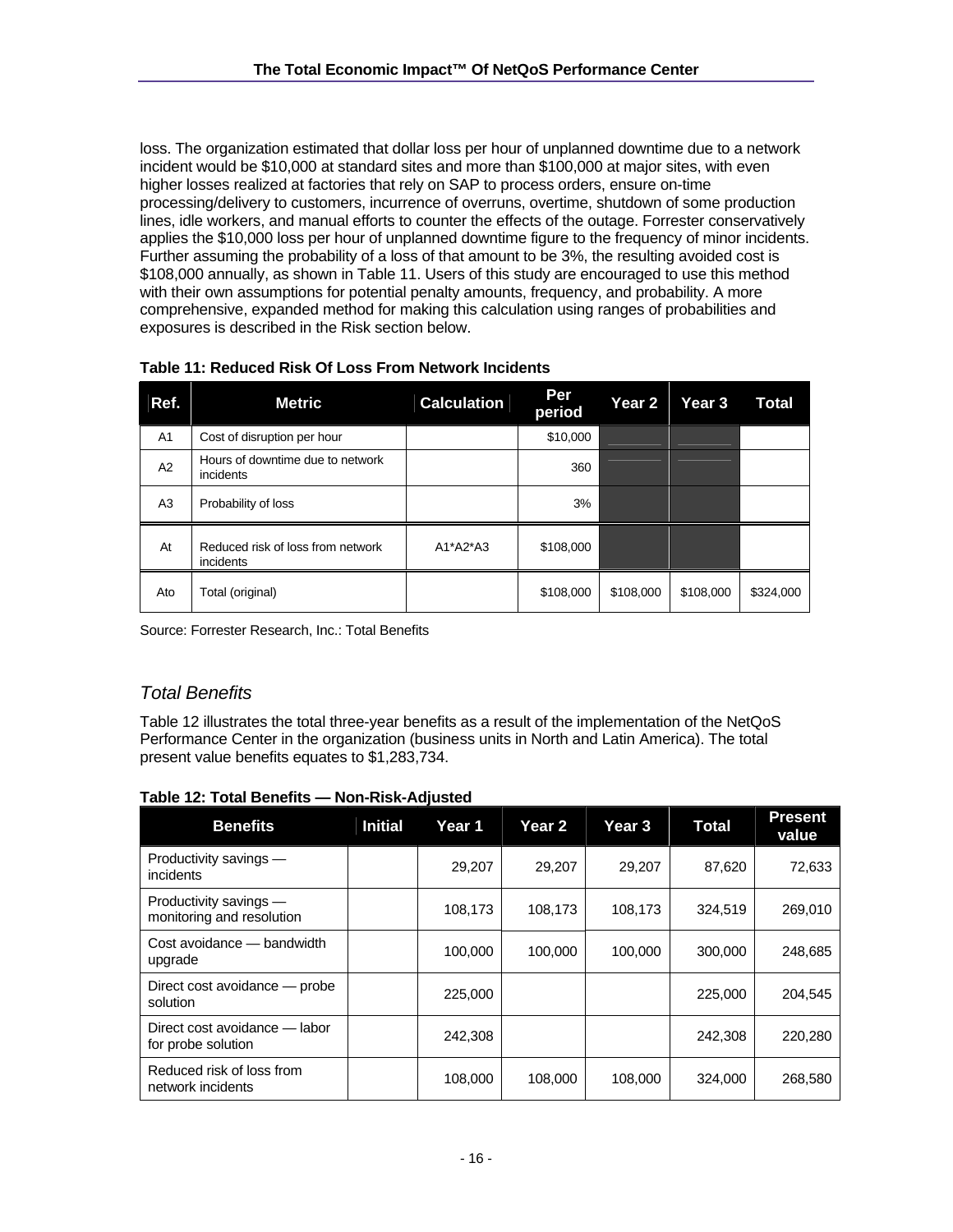| $\tau$ otal | \$812,688 | \$345,380 | \$345.380 | \$1,503,447 | .283,734<br>\$1 |
|-------------|-----------|-----------|-----------|-------------|-----------------|
|-------------|-----------|-----------|-----------|-------------|-----------------|

Source: Forrester Research, Inc.: Total Benefits

## **Risk**

Risk is the third component within the TEI model; it is used as a filter to capture the uncertainty surrounding different cost and benefit estimates. If a risk-adjusted ROI still demonstrates a compelling business case, it raises confidence that the investment is likely to succeed because the risks that threaten the project have been taken into consideration and quantified. In general, risks affect costs by raising the original estimates, and they affect benefits by reducing the original estimates.

Forrester defines two types of investment risk associated with this analysis: implementation risk and impact risk. Implementation risk is the risk that a proposed technology investment may deviate from the original resource requirements needed to implement and integrate the investment, resulting in higher costs than anticipated. Impact risk refers to the risk that the business or technology needs of the organization may not be met by the technology investment, resulting in lower overall total benefits. The greater the uncertainty, the wider the potential range of outcomes for cost and benefit estimates. Quantitatively capturing investment risk by directly adjusting the financial estimates results in more meaningful and accurate estimates and a more accurate projection of the return on an investment.

The following implementation risk is identified as part of this analysis:

• Administrative, training, and implementation costs could be higher than originally anticipated for the NetQoS Performance Center solution.

The following impact risks are identified as part of the analysis:

- The amount of infrastructure savings may be lower than originally anticipated due to cheaper actual costs for bandwidth upgrades as technology improves.
- The amount of labor savings from direct cost avoidance of implementing a probe-based solution may be lower than originally anticipated due to uncertainty in the estimates around the amount of time and labor required from network engineers to implement the solution.

#### *Steps For Measuring Investment Risk*

Risk factors are used in TEI to widen the possible outcomes of the costs and benefits (and resulting savings) associated with a project. TEI applies a probability density function known as triangular distribution to the values entered. At a minimum, three values are calculated to estimate the underlying range around each cost and benefit estimate. The expected value — the mean of the distribution — is used as the risk-adjusted cost or benefit number. The risk-adjusted costs and benefits are then summed to yield a complete risk-adjusted summary and ROI.

In this study, Forrester discovered that engaging with NetQoS was a relatively low-risk endeavor, as expressed by the interviewed organization, and applied risk factors listed in the table below to selected costs and benefits to arrive at a risk-adjusted number. The organization noted that initial apprehensions of risk around the accuracy and granularity of the results from NetQoS were mitigated by testing the NetQoS Performance Center results with other competing technology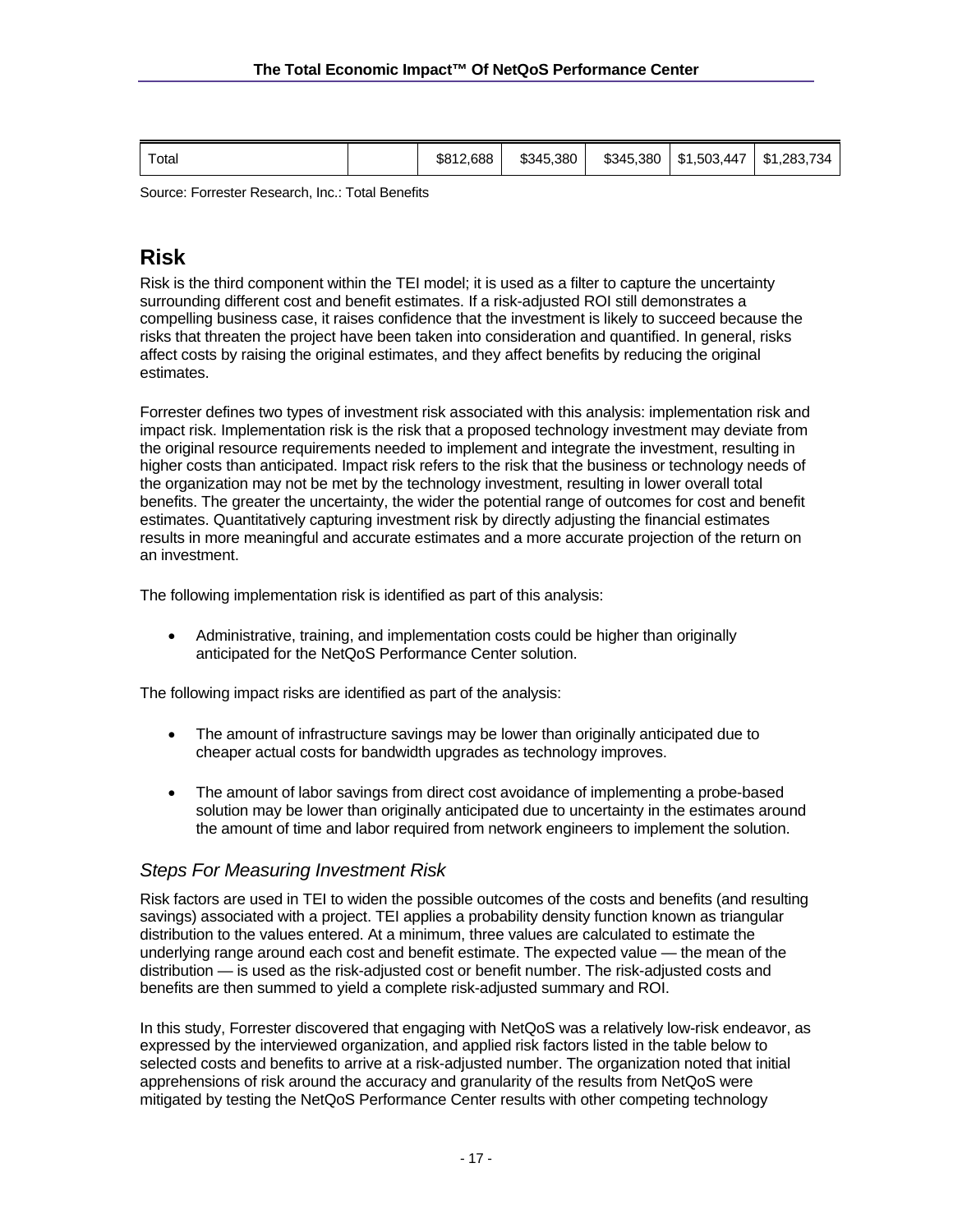during the evaluation period. The organization also engaged NetQoS professional services during installation to mitigate risk.

Table 13 provides a risk-adjusted breakdown of the costs incurred. Table 14 provides a risk adjusted breakdown of the benefits received.

|                                    | Step 1:                             |           | Step 2:   |      |                                 |  |
|------------------------------------|-------------------------------------|-----------|-----------|------|---------------------------------|--|
| <b>Costs</b>                       | Original<br><b>High</b><br>estimate |           | Low       | %    | <b>Risk adjustment</b><br>value |  |
| NetQoS Performance Center licenses | \$216,000                           | \$216,000 | \$216,000 | 100% | \$216,000                       |  |
| Maintenance fees                   | \$44,055                            | \$44,055  | \$44,055  | 100% | \$44,055                        |  |
| Implementation costs               | \$13,823                            | \$17,970  | \$13,823  | 110% | \$15,205                        |  |
| Training costs                     | \$27,038                            | \$31,094  | \$27,038  | 105% | \$28,390                        |  |
| Administrative costs               | \$46,875                            | \$53,906  | \$46,875  | 105% | \$49,219                        |  |

#### **Table 13: Total Costs — Risk-Adjusted**

Source: Forrester Research, Inc.

|  | Table 14: Total Benefits - Risk-Adjusted |
|--|------------------------------------------|
|--|------------------------------------------|

|                                                     | Step 1:              |             | Step 2:   |                                      |           |  |
|-----------------------------------------------------|----------------------|-------------|-----------|--------------------------------------|-----------|--|
| <b>Benefit</b>                                      | Original<br>estimate | <b>High</b> | Low       | <b>Risk adjustment</b><br>%<br>value |           |  |
| Productivity Savings - incidents                    | \$87.620             | \$87,620    | \$87.620  | 100%                                 | \$87,620  |  |
| Productivity Savings – monitoring and<br>resolution | \$324,519            | \$324,519   | \$324,519 | 100%                                 | \$324,519 |  |
| Cost avoidance — bandwidth upgrade                  | \$300,000            | \$300,000   | \$150,000 | 83%                                  | \$249,00  |  |
| Direct cost avoidance – probe solution              | \$225,000            | \$225,000   | \$207,000 | 97%                                  | \$218,250 |  |
| Direct cost avoidance – labor for probe<br>solution | \$242,308            | \$242,308   | \$218,077 | 97%                                  | \$235,038 |  |
| Avoided cost of loss from network<br>incidents      | \$108,000            | \$108,000   | \$54,000  | 83%                                  | \$89,640  |  |

Source: Forrester Research, Inc.

## **Flexibility**

Flexibility, as defined by TEI, represents an investment in additional capacity or capability that could be turned into business benefit for some future additional investment. Flexibility would also be quantified when evaluated as part of a specific project (described in more detail in Appendix A).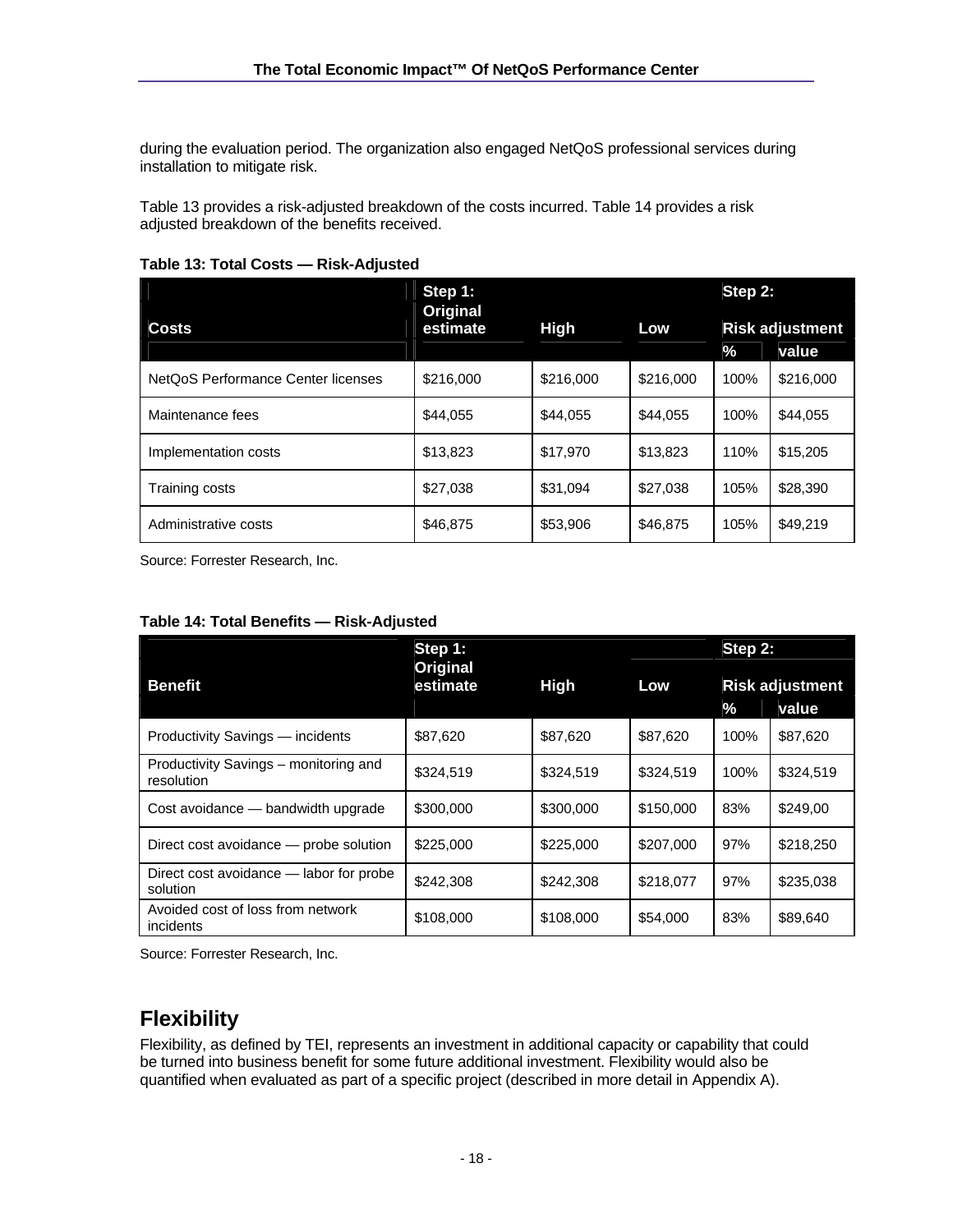The NetQoS Performance Center can potentially enable future benefits in other areas within the organization such as:

- Use of the NetQoS Performance Center by other teams, outside of the network engineering organization. IS (Information Services) is the professional services arm of the organization, a team responsible for applications, LAN infrastructure, and areas outside the wide-area network. IS has started using the NetQoS Performance Center solution for configured devices to understand traffic usage and loads as related to applications. With the solution's scalability, the organization has to minimally invest in configuration costs and support costs for account and report creation to accommodate these new teams.
- Addition of complementary tools for network monitoring and analysis, apart from ReporterAnalyzer and SuperAgent, will further enhance the efficiency and effectiveness of the network management team. The organization is already exploring product modules in the NetQoS Performance Center suite, such as Anomaly Detector, which helps users understand when performance is abnormal and starts to skew out of baseline, for their global expansion initiative. The organization has already recently purchased the NetQoS NetVoyant module for device performance management.

While Forrester believes that organizations purchasing the NetQoS Performance Center can take advantage of these flexibility options, quantification (using the financial industry standard Black-Scholes or the binomial option pricing models) of the additional value associated with these options for this customer would require scenario development and forward-looking analysis that is not available at this time.

The value of flexibility is unique to each organization, and the willingness to measure its value varies from company to company (see Appendix A for additional information regarding the flexibility calculation).

## **TEI Framework: Summary**

Considering the financial framework constructed above, the results of the costs, benefits, risk, and flexibility sections using the representative numbers can be used to determine a return on investment, net present value, and payback period. Table 15 shows the consolidation of the numbers for the organization.

| Ref.           | <b>Project cash</b><br>flow | <b>Calculation</b> | Initial<br>cost | Year 1     | Year 2      | Year 3     | <b>Total</b> | <b>PV/NPV</b> |
|----------------|-----------------------------|--------------------|-----------------|------------|-------------|------------|--------------|---------------|
| E <sub>1</sub> | Гotal costs                 |                    | (\$171,362)     | (\$41,725) | (\$102,745) | (\$31,960) | (\$347,792)  | (\$318,219)   |
| F <sub>1</sub> | Total benefits              |                    | \$0             | \$812,688  | \$345,380   | \$345,380  | \$1,503,447  | \$1,283,734   |
| G <sub>1</sub> | Net savings                 |                    | (\$171,362)     | \$770,963  | \$242,635   | \$313,420  | \$1,155,656  | \$965,515     |
| H1             | <b>ROI</b>                  | (F1-E1)/E1         |                 |            |             |            |              | 303%          |
| P3             | Payback<br>period           |                    |                 |            |             |            |              | 2.7 months    |

#### **Table 15: Total Costs And Benefits, Non-Risk-Adjusted**

Source: Forrester Research, Inc.

Table 13 below shows the risk-adjusted values, applying the risk-adjustment method indicated in the "Risks" section.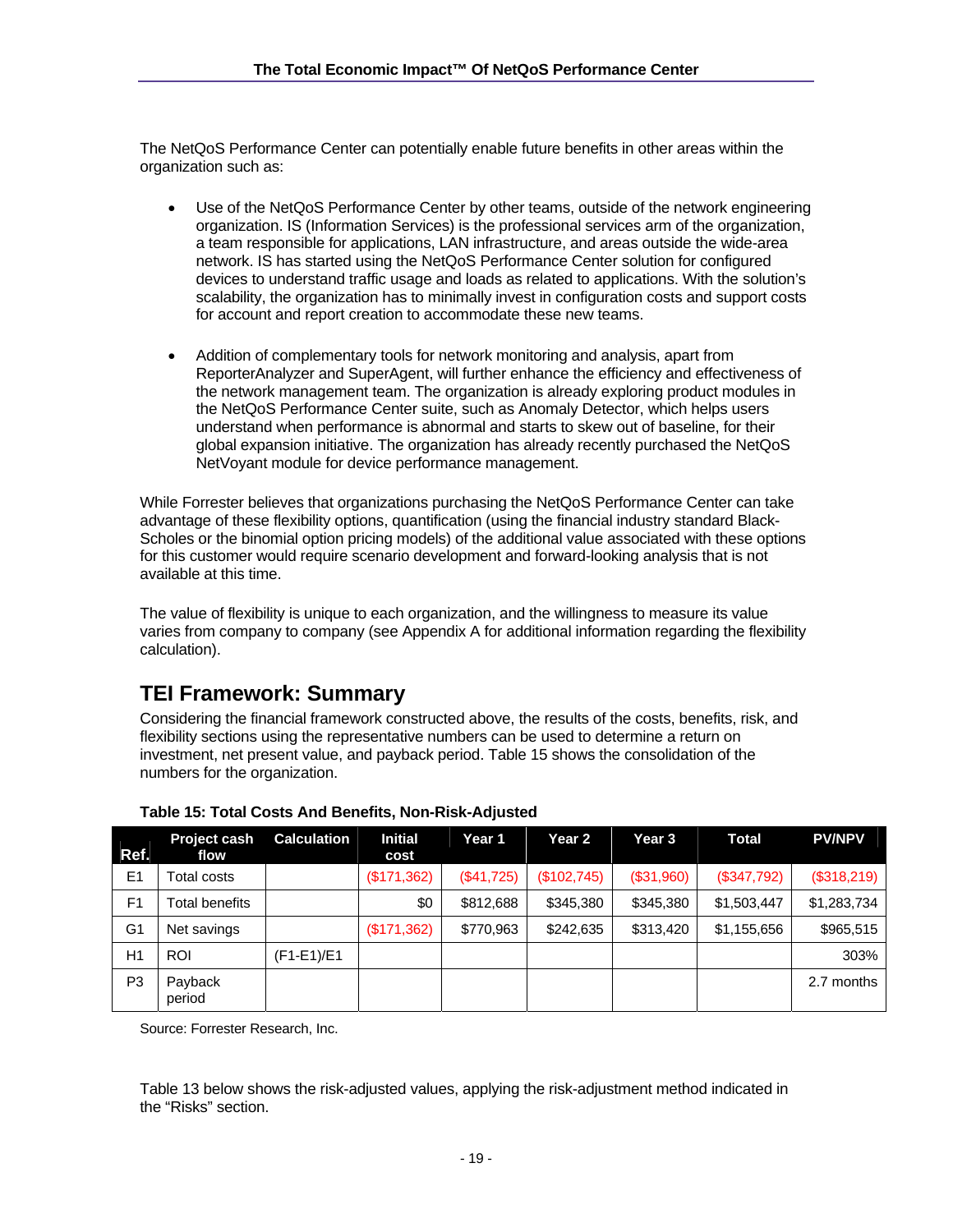| Ref.           | <b>Project cash</b><br>flow | <b>Calculation</b> | <b>Initial</b><br>cost | Year 1     | Year 2      | Year 3     | <b>Total</b> | <b>PV/NPV</b> |
|----------------|-----------------------------|--------------------|------------------------|------------|-------------|------------|--------------|---------------|
| J1             | <b>Гotal costs</b>          |                    | (\$174,096)            | (\$42,506) | (\$103,526) | (\$32,741) | (\$352,870)  | (\$322,896)   |
| K <sub>1</sub> | Total benefits              |                    | \$0                    | \$763,308  | \$310,020   | \$310,020  | \$1,383,348  | \$1,183,054   |
| L1             | Net savings                 |                    | (\$171,362)            | \$720,802  | \$206,494   | \$277,279  | \$1,030,478  | \$860,158     |
| M1             | <b>ROI</b>                  | $(K1-J1)/J1$       |                        |            |             |            |              | 266%          |
| P <sub>3</sub> | Payback<br>Period           |                    |                        |            |             |            |              | 2.9 months    |

#### **Table 16: Total Costs And Benefits, Risk-Adjusted**

Source: Forrester Research, Inc.

It is important to note that the values used throughout the TEI Framework are based on in-depth interviews with the organization. Forrester makes no assumptions as to the potential return that other organizations will receive within their own environment. Forrester strongly advises that readers use their own estimates within the framework provided in this study to determine the expected financial impact of implementing the NetQoS Performance Center.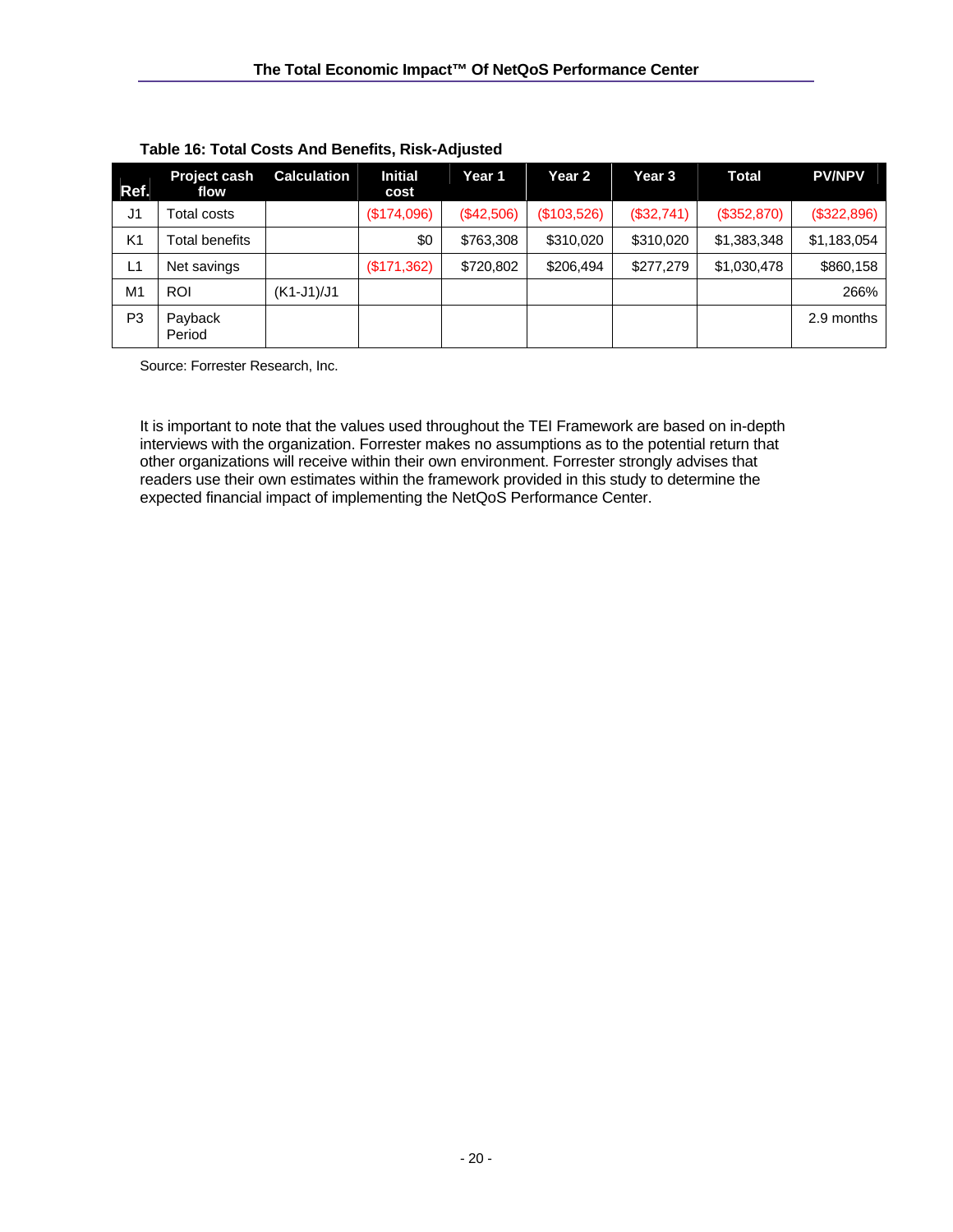# **Study Conclusions**

Based on information collected in interviews with a current NetQoS Performance Center customer, Forrester found that organizations can realize benefits in the form of productivity savings through improved efficiency and problem resolution, infrastructure savings through avoiding the need for bandwidth upgrade, and lower costs through avoidance of cost outlays for an alternate solution using probe-based technology.

The financial analysis provided in this study illustrates the potential way an organization can evaluate the value proposition of the NetQoS Performance Center. Based on information collected in the in-depth customer interviews, Forrester calculated a three-year risk-adjusted ROI of 266% for the interviewed organization with a payback period of less than three months. All final estimates are risk-adjusted to incorporate potential uncertainty in the calculation of costs and benefits.

Based on these findings, companies looking to implement the NetQoS Performance Center can see gains around the benefits of improved efficiency in network management and problem resolution, productivity savings, and cost avoidance. Using the TEI framework, many companies may find the potential for a compelling business case to make such an investment.

| <b>Summary financial</b><br>results | <b>Original estimate</b> | <b>Risk-adjusted</b> |
|-------------------------------------|--------------------------|----------------------|
| ROI                                 | 303%                     | 266%                 |
| Payback period (months)             | 2.7                      | 2.9                  |
| Total costs (PV)                    | (\$318,219)              | (\$322,896)          |
| Total benefits (PV)                 | \$1,283,734              | \$1,183,054          |
| Total (NPV)                         | \$965,515                | \$860,158            |

#### **Table 17: ROI: Original And Risk-Adjusted**

Source: Forrester Research, Inc.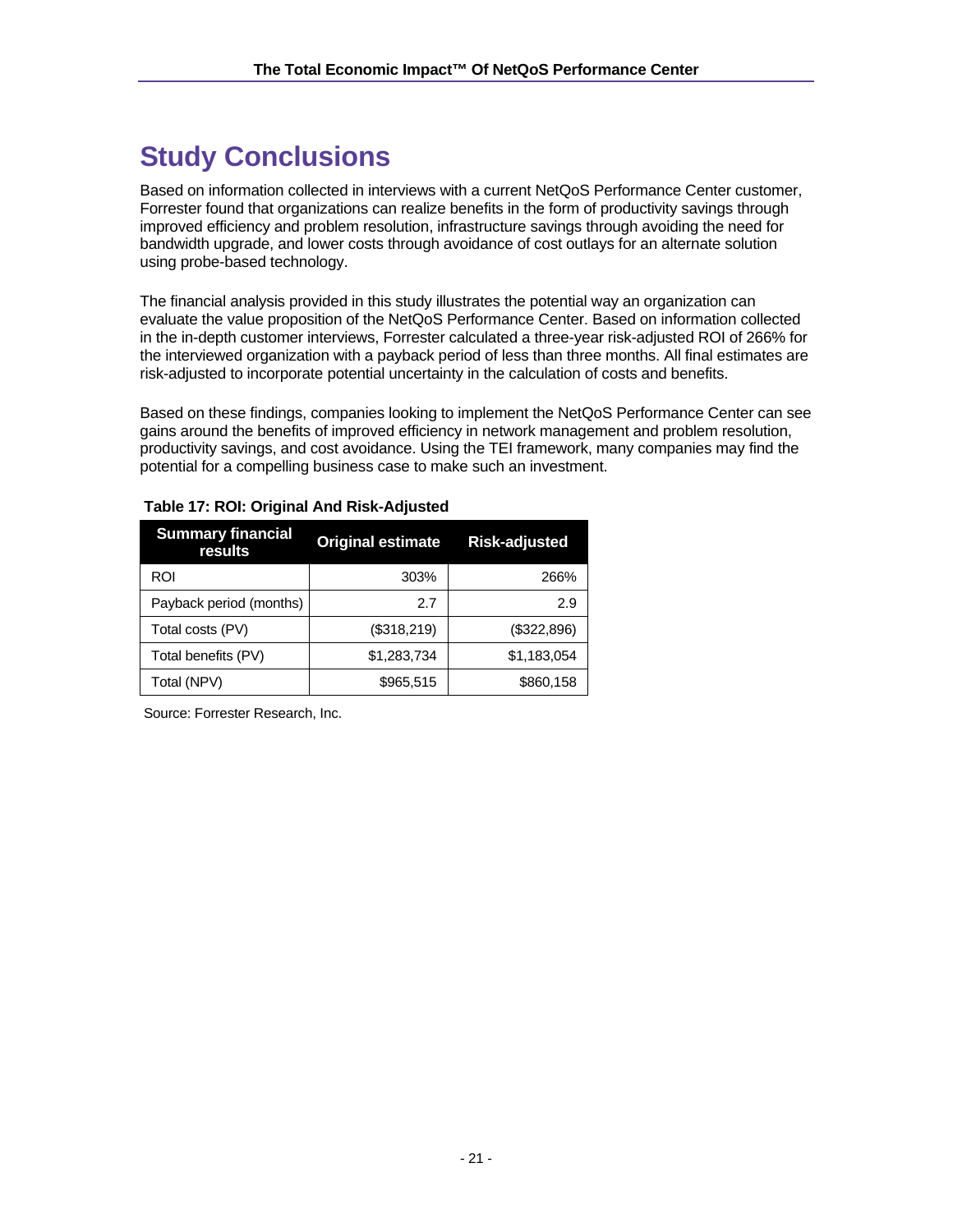# **Appendix A: Total Economic Impact™ Overview**

Total Economic Impact is a methodology developed by Forrester Research that enhances a company's technology decision-making processes and assists vendors in communicating the value proposition of their products and services to clients. The TEI methodology helps companies demonstrate, justify, and realize the tangible value of IT initiatives to both senior management and other key business stakeholders.

The TEI methodology consists of four components to evaluate investment value: benefits, costs, risks, and flexibility. For the purpose of this analysis, the impact of flexibility was not quantified.

## **Benefits**

Benefits represent the value delivered to the user organization — IT and/or business units — by the proposed product or project. Often product or project justification exercises focus just on IT cost and cost reduction, leaving little room to analyze the effect of the technology on the entire organization. The TEI methodology and the resulting financial model place equal weight on the measure of benefits and the measure of costs, allowing for a full examination of the effect of the technology on the entire organization. Calculation of benefit estimates involves a clear dialogue with the user organization to understand the specific value that is created. In addition, Forrester also requires that there be a clear line of accountability established between the measurement and justification of benefit estimates after the project has been completed. This ensures that benefit estimates tie back directly to the bottom line.

## **Costs**

Costs represent the investment necessary to capture the value, or benefits, of the proposed project. IT or the business units may incur costs in the forms of fully burdened labor, subcontractors, or materials. Costs consider all the investments and expenses necessary to deliver the proposed value. In addition, the cost category within TEI captures any incremental costs over the existing environment for ongoing costs associated with the solution. All costs must be tied to the benefits that are created.

## **Risk**

Risk measures the uncertainty of benefit and cost estimates contained within the investment. Uncertainty is measured in two ways: the likelihood that the cost and benefit estimates will meet the original projections and the likelihood that the estimates will be measured and tracked over time. TEI applies a probability density function known as "triangular distribution" to the values entered. At a minimum, three values are calculated to estimate the underlying range around each cost and benefit.

# **Flexibility**

Within the TEI methodology, direct benefits represent one part of the investment value. While direct benefits can typically be the primary way to justify a project, Forrester believes that organizations should be able to measure the strategic value of an investment. Flexibility represents the value that can be obtained for some future additional investment building on top of the initial investment already made. For instance, an investment in an enterprisewide upgrade of an office productivity suite can potentially increase standardization (to increase efficiency) and reduce licensing costs. However, an embedded collaboration feature may translate to greater worker productivity if activated. The collaboration can only be used with additional investment in training at some future point in time. However, having the ability to capture that benefit has a present value that can be estimated. The flexibility component of TEI captures that value.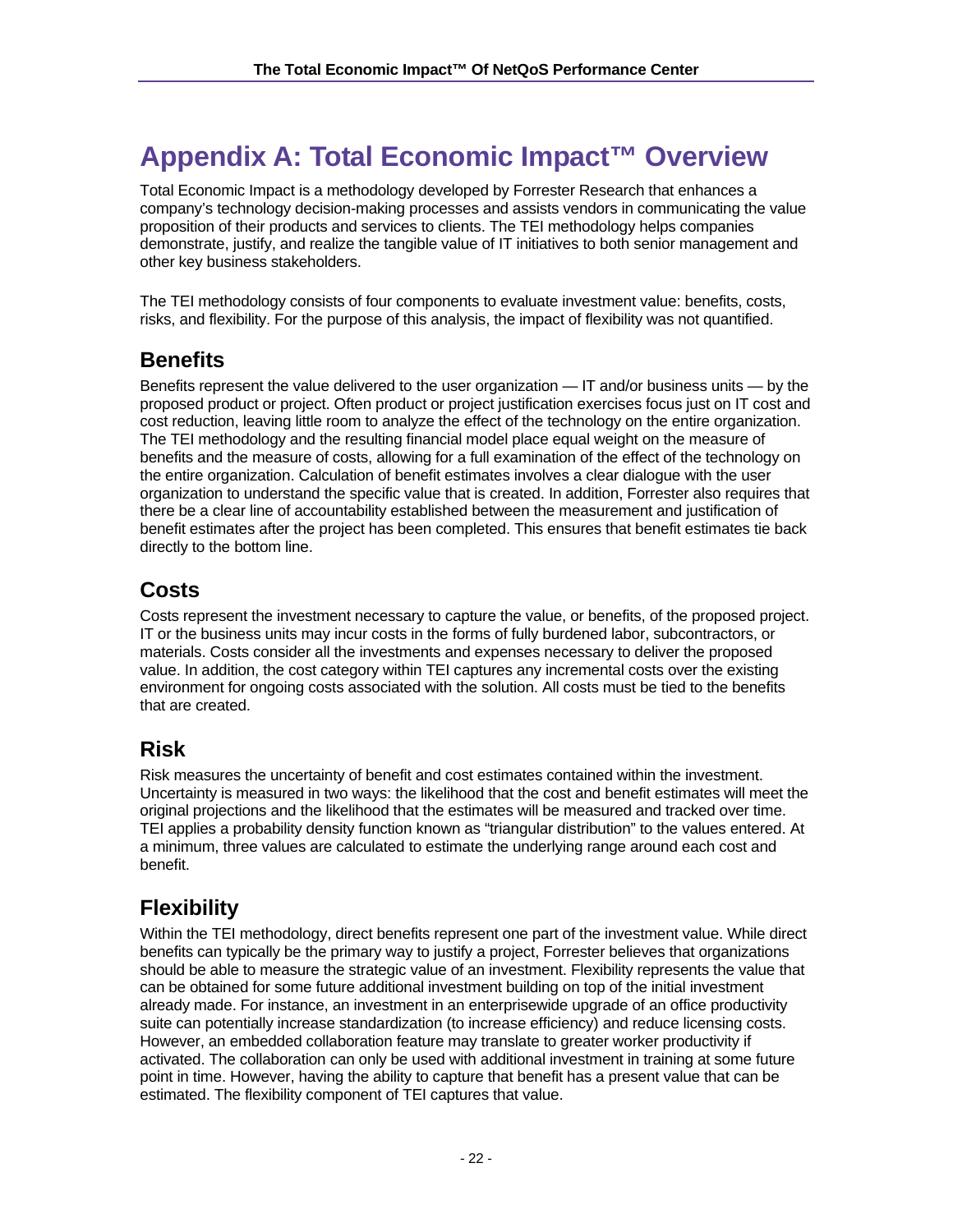# **Appendix B: Glossary**

**Discount rate:** The interest rate used in cash flow analysis to take into account the time value of money. Although the Federal Reserve Bank sets a discount rate, companies often set a discount rate based on their business and investment environment. Forrester assumes a yearly discount rate of 10% for this analysis. Organizations typically use discount rates between 8% and 16% based on their current environment. Readers are urged to consult their organization to determine the most appropriate discount rate to use in their own environment.

**Net present value (NPV):** The present or current value of (discounted) future net cash flows given an interest rate (the discount rate). A positive project NPV normally indicates that the investment should be made, unless other projects have higher NPVs.

**Present value (PV):** The present or current value of (discounted) cost and benefit estimates given at an interest rate (the discount rate). The PV of costs and benefits feed into the total net present value of cash flows.

**Payback period:** The breakeven point for an investment. The point in time at which net benefits (benefits minus costs) equal initial investment or cost.

**Return on investment (ROI):** A measure of a project's expected return in percentage terms. ROI is calculated by dividing net benefits (benefits minus costs) by costs.

## *A Note On Cash Flow Tables*

The following is a note on the cash flow tables used in this study (see the Example Table below). The initial investment column contains costs incurred at "time 0" or at the beginning of Year 1. Those costs are not discounted. All other cash flows in Years 1 through 3 are discounted using the discount rate shown in Table 2 at the end of the year. Present value (PV) calculations are calculated for each total cost and benefit estimate. Net present value (NPV) calculations are not calculated until the summary tables and are the sum of the initial investment and the discounted cash flows in each year.

#### **Example Table**

| Ref. Category Calculation Initial cost Year 1 Year 2 Year 3 Total |  |  |  |
|-------------------------------------------------------------------|--|--|--|
|                                                                   |  |  |  |

Source: Forrester Research, Inc.